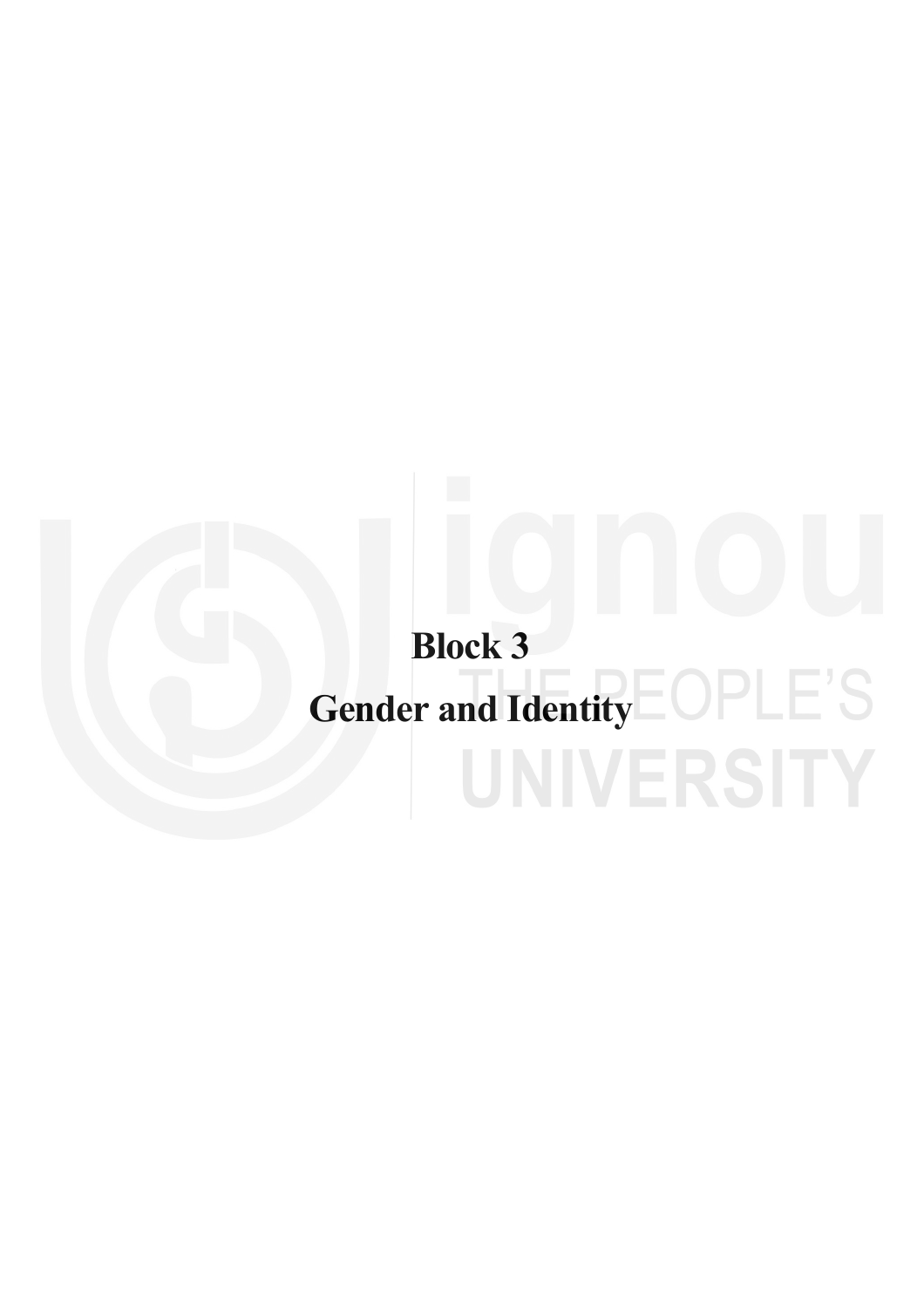### **BLOCK 3 INTRODUCTION**

**Block 3 - Gender and Identity** elaborates gender as an important indicator of identity. Gender as a social construction affects the youth identity in many ways. *Block 3 consists of two Units*.

**Unit 6 Gender, Youth Identity and Sexuality** talks about gender socialization and changing gender roles in the society. It also discusses sexuality in the adolescents and youth, and highlights healthy sexuality.

**Unit 7 Youth, Identity and Globalization** emphasizes the influence of globalization on aspects like work and culture; and thereby impacting the identity development in youth.

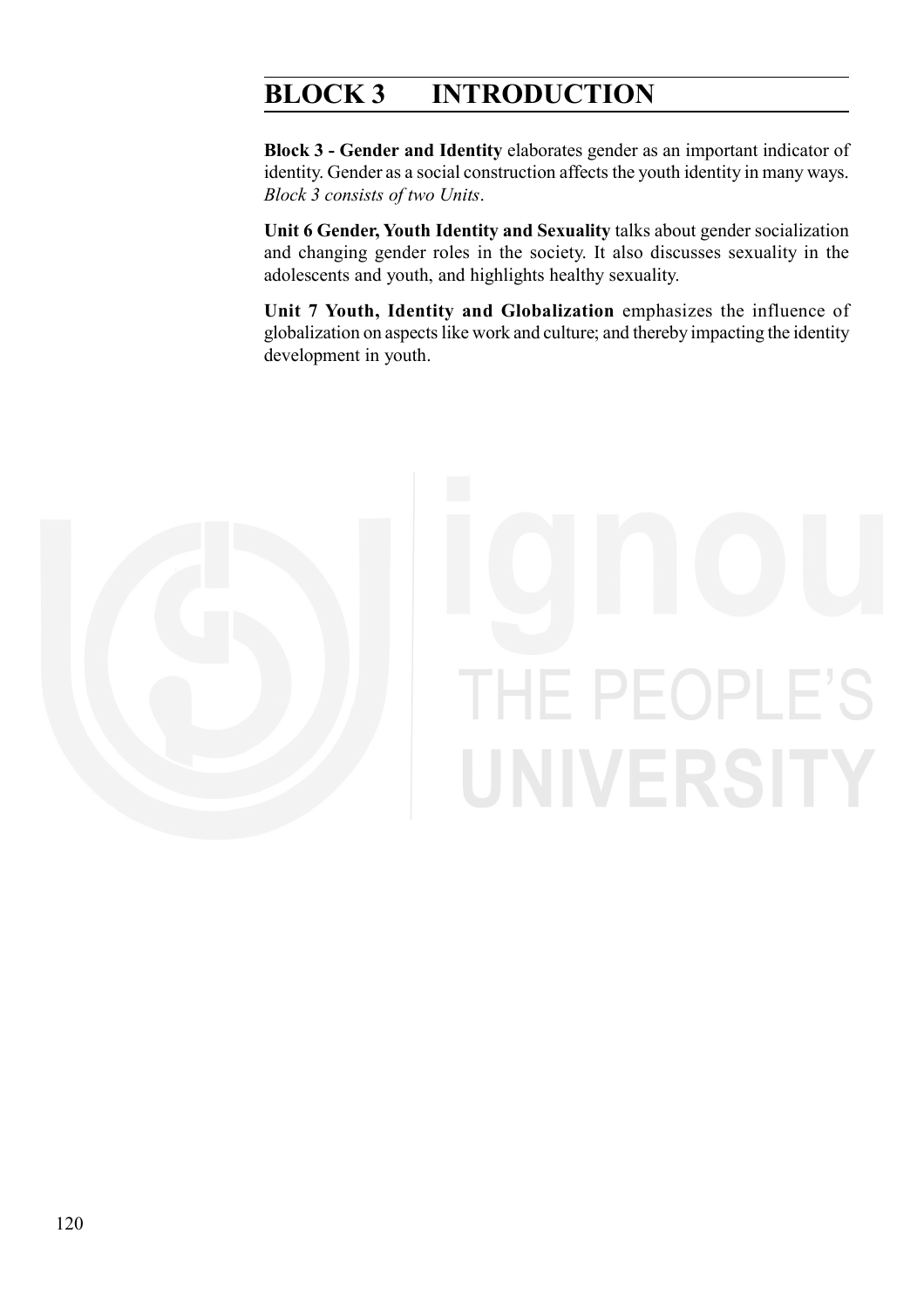# **UNIT 6 GENDER, YOUTH IDENTITY AND SEXUALITY\***

### **Structure**

- 6.1 Objectives
- 6.2 Introduction
- 6.3 Gender and Identity
	- 6.3.1 Gender Socialization and Gender Roles
	- 6.3.2 Changing Gender Roles
	- 6.3.3 Gender Stereotyping and Social Change
- 6.4 Sexuality Self and Body Awareness
	- 6.4.1 Sexuality, Adolescence and Body Image
	- 6.4.2 Healthy Sexuality
- 6.5 Let Us Sum Up
- 6.6 Key Words
- 6.7 Answers to Self Assessment Questions
- 6.8 Unit End Questions
- 6.9 References
- 6.10 Suggested Readings

### **6.1 OBJECTIVES**

After completing this unit, you will be able to:

- Know the concept of gender identity and its link with gender socialization;  $\bullet$
- Critically examine gender roles, changing gender roles, and the gender stereotypes prevalent in our social and cultural contexts; and
- Elucidate the importance social and cultural change in reference to gender equity and national developments.

### **6.2 INTRODUCTION**

Gender is central to our experience of living, our dreams, aspirations and the quality of our lives. What is gender? How do we learn who we are in terms of gender? In this Unit we will discuss how gender is about understanding personal and social power and not just about being born a woman or a man. Socialization process plays a crucial role in what we can do/cannot do in our lives by influencing our perception and expectation of us. However, with changing times, gender roles are changing. Sexuality and gender are closely related, yet different ideas. Adolescents usually have misconceptions about sexuality which results in unhealthy relationships and many a mishaps also. Hence it is important to discuss about healthy sexuality in adolescents.

**<sup>\*</sup>Dr. Shilpa Ashok Pandit, Associate Professor of Psychology, Chinmaya University, Kerala**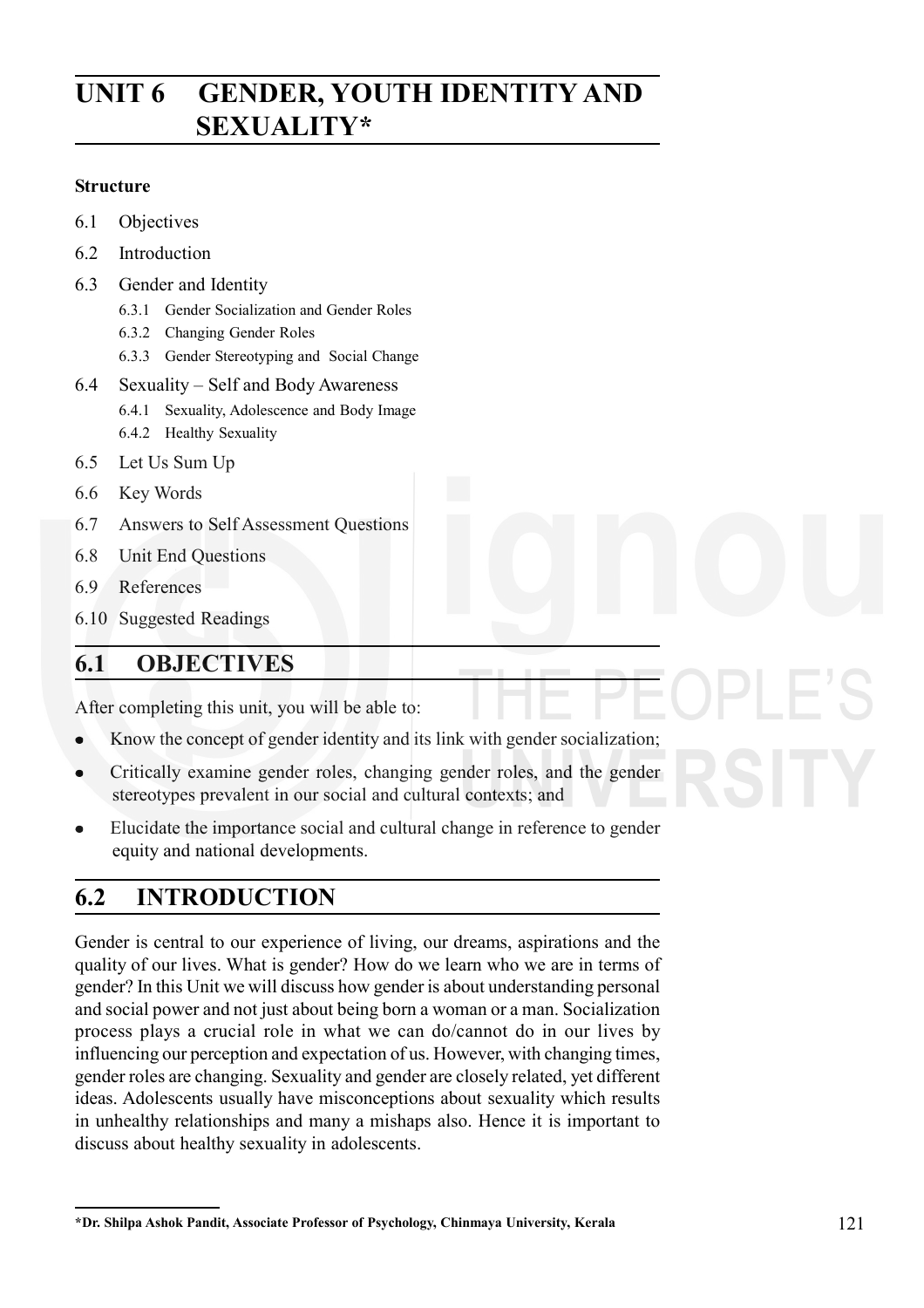### **Gender and Identity 6.3 GENDER AND IDENTITY**

The first question perhaps, every person asks, when a child is born – Is it a boy or a girl? Then, the question is asked – Is the child and the mother alright? Thus, we see that being a boy or a girl is central to who we are – in the eyes of the others around us. However, identity keeps getting larger, always including gender within it. When we grow up, we keep asking the question –Who am I? and we keep getting different answers –all correct through our life time.

We are told – you belong to India, you are an Indian; you belong to Punjabi/ Assamese/Marathi/Odia, this is your rich linguistic heritage etc. So your language, literature, poetry and songs are who you are, part of your identity. When you go to school, you are a student of a particular class of a school/ college or institution. In all these identities, gender remains the central identity.

So, let us first understand 'Identity' a little more. Among Psychologists, three overlapping terms are used – Personality, Self and Identity. Personality is understood as certain fixed, 'trait' like qualities and characteristics, which make us unique and different from each other. If you are a BA Hons. Psychology learner, you must have learned about personality in BPCC-103:Psychology of Individual Differences. It includes our openness to experience, our basic approach towards people – whether we are extraverted or introverted, our capacity to adapt and cope or be neurotic. Personality traits remain more or less constant throughout life span, but there is a scope to develop and enhance our personality.

Self is a term mostly used, when we ourselves recognize who we are and articulate it. We develop a sense of self as we grow and become self-aware. We start understanding our self-worth and develop our self-confidence. We regulate our self in expressing emotions and thoughts etc. Thus, self is centered on our awareness and articulation of our personality characteristics on one side and its interaction with society, socialization, norms and our interpersonal and social experiences on the other.

Identity is the most outward form of that articulation, where our self 'gets identified' with certain characteristics and has most impact on interpersonal and social behaviors. We get identity as Hindu or Muslim or Christian or atheist. We may say, I am born in a traditional family but I 'identify' myself with modern values and so I am a modernist. We may also feel, I was born as a girl, but I feel, I am a boy, or vice versa. Thus, our identity is what we fully accept and own. It deeply impacts our interpersonal and social relationships. We get an identity as a woman or a man or a transgender. We may change our identity, when we grow up. Of course, changing one's identity will be extremely difficult and traumatic in many cases such as gender identity, but it is possible. It is easier to change in some cases-say your political identity. You may shift from being a non-interested citizen to an interested voter or even further to a deeply committed member of a party. You may change/shift political thought as well.

So, the point is – Identity is the most externalized of the three concepts that we discussed earlier. Now, here issues get very interesting! Because, identity is most externalized and social, we may have several identities that are either socialized in us or those that we have chosen. For example, what it represents to be a man or a woman is an identity that impacts our future, right at our birth or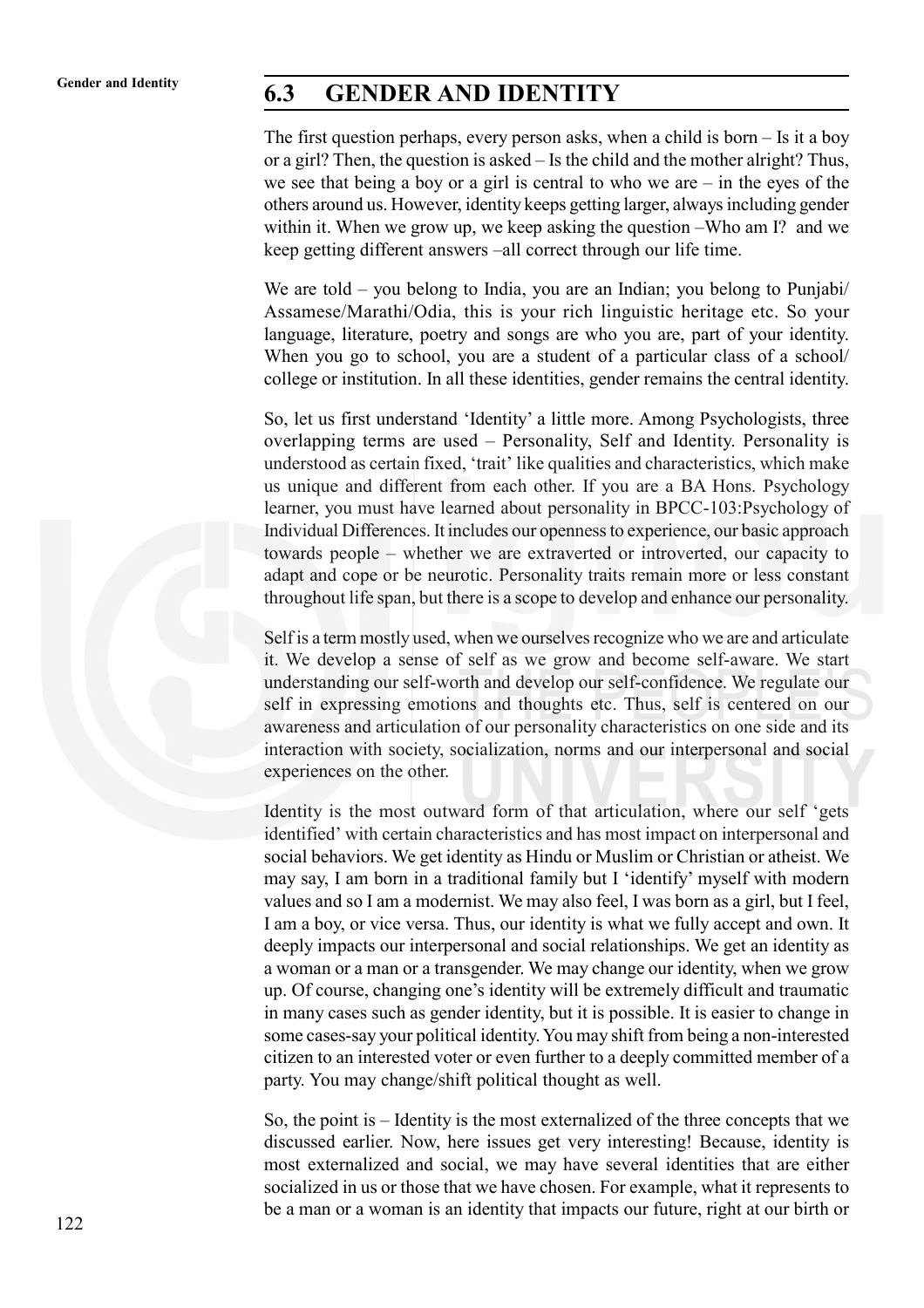even before we are born. Similarly, we have our regional, linguistic, community and national identities. Accordingly, our normative behaviour, our social and interpersonal interactions and our decisions change. Secondly, because our identities relate to social structures, it's norms and rules, our identity puts constraints and enables/facilitates certain process of growing up, developing of certain thoughts, emotions, actions and behaviour. The interesting question is, when certain identities and socialization processes contradict each other or create dissonance, how does the person react or respond?

Now, what is gender and how is it an identity? Gender is a social construction. Social constructions are groups of related ideas that the societies create to describe, understand and regulate behaviour and changes in societies. To illustrate, the idea of adolescence and its related concepts such as identity crisis, did not exist about 150 years back in India, because, Indians got married as small children and social structures were so strong and rigid that changes in adolescence, even as they happened, were never studied separately. Adolescence wasn't discussed in western psychology till the 1960's. When changes in the society in the western world created the social reality of adolescence, the termadolescence was examined, studied, discussed in greater detail to understand this new social reality. To give another example, now, as you are aware, the modern society is going through a demographic transition and is an aging society. Therefore, much research and scholarship is focusing on ageing, positive ageing, death, identity in old age etc.

Therefore, in order to understand gender as an identity, we distinguish between our biological given sex and gender as a social construction. We are assigned a biological given sex based on the primary sexual characteristics we are born with. If we are born with a penis and testicles, then we are assigned a biological sex of a man/boy. If we are born with a vagina and a womb, we are assigned a sex of a girl/woman. However, it is the social construction of 'Gender' that defines, describes, makes us understand and regulates our interpersonal and social performance as a boy or a girl.

You can revisit Unit 1 where you have learned about gender as one of the indicators of youth identity.

### **6.3.1 Gender Socialization and Gender Roles**

The process of growing up, during which we learn from our parents, family and the larger community and society around us -what it means to be a woman or a man is called gender socialization. Society and the process of growing up creates significant rules of do's and don'ts. For example, women in India, didn't go out for work, because the society felt that women shouldn't go out for work and that it's the man's role. Even now, in Indian villages, there are rules about when, where and how women can go out in public places.

Depending on the societies and communities that we are born in, we are socialized into gender performance or specific roles assigned for men and/or women. In some societies, we are taught that boys are bold and independent; they don't cry. We are socialized that girl are not bold, they always want others approval and cry often. In other societies, it's ok for men to cry and women can be strong and bold. In some societies, the gender socialization is very strict and not

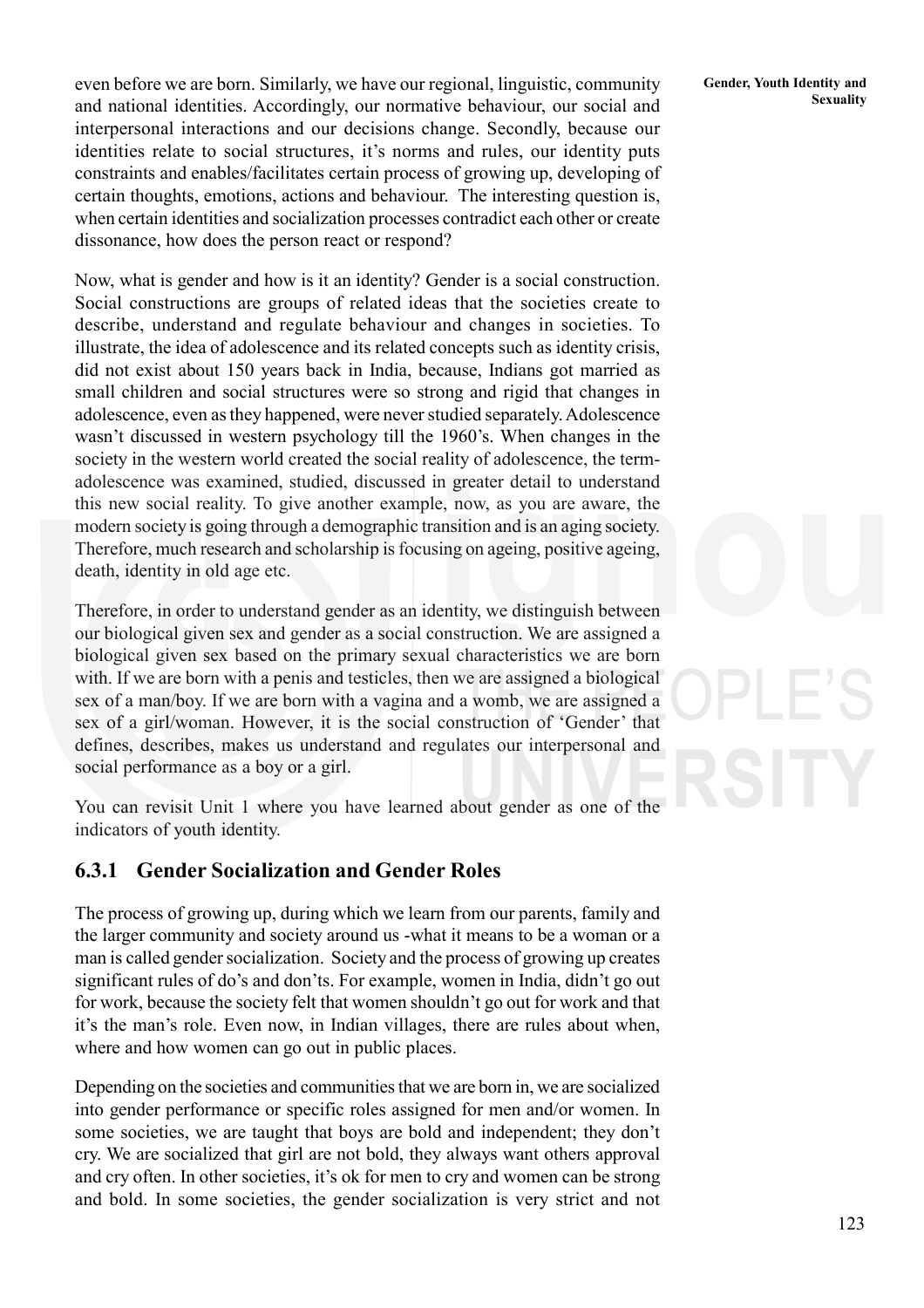**Gender and Identity** following these norms creates immediate mockery, dismissal and social rejection. In some societies, these gender norms can be slightly fluid and variations would not be punished.

> Traditionally, societies assigned certain work and ways of being specifically to men and women. When work and ways of being are assigned simply by the virtue of being born a male or a female, it is called a gender role. Men have traditionally, been the 'bread winners' the 'karta' or the doers, whose role was to go out and earn livelihoods and money. Women have been assigned the role of the nurturer – the person who cooks, keeps the house clean, washes clothes, bears and rears children. This assigning of specific gender roles meant that the socialization of girls is different from that of the boys. Because, girls are expected to grow up and take care of homes, their childhood is marked by an emphasis on the activities they are supposed to do as grown up women- for example, taking care of younger siblings, helping the mother in cooking, cleaning, washing and other household chores, bringing water and serving others, especially their elders. Boy's childhood is marked by experiences that emphasize their independence, boldness, courage and capacity to have their way, because, it is a social expectation that they need to be independent in their adult role as a 'bread winner'.

> As boys and girls grow up to be men and women, they become, for most of the time, adults who fit in the rules and the expectations from the society. What they have grown up learning from their elders, becomes the truth for them. It becomes 'internalized' part of their self and identity. However, we must also wonderwhat happens to those attributes of the personality and self that don't fit this role assignment? Some boys are dreamy and would like to be poets and feel emotional; when they cry, people mock them. Some girls are bold in their personality, they want to jump and climb trees and don't like to cook; they get constant shoutings from their elders that they will suffer after marriage! In reality, all of us have 'personality' attributes that don't fit the rules of gender roles. Can you think of some aspects within yourself that don't fit in your gender socialization?

### **6.3.2 Changing Gender Roles**

With changing times and changing societies, gender socialization has also changed bit by bit. During the time of freedom struggle, women have taken an active part. Our leaders such as Mahatma Jyotiba Phule and Savitribai Phule fought for several social reforms such as social reform against Sati (live burning of widows) or, against child marriage. Religious leaders such as Swami Vivekananda and Dayananda fought for education of women. Our Constituent Assembly, under the leadership of Dr. Babasaheb Ambedkar, gave women of India, the right to vote as equal to men, even before the many mature democracies of the western world.

After India became a free nation, more women started getting educated, educating their children at home and also started entering the work force. They started speaking for change. So, even though basic parameters of literacy and sex ratio, still after 70 years of Indian independence show poor numbers in some states such as Rajasthan, Haryana and Madhya Pradesh, slowly the gender roles, especially in reference to girls and women have started changing.

Census data (2011) shows that overall, the sex ratio is healthy in many states. A few states such as Haryana have abysmal sex ratio. What does sex ratio mean?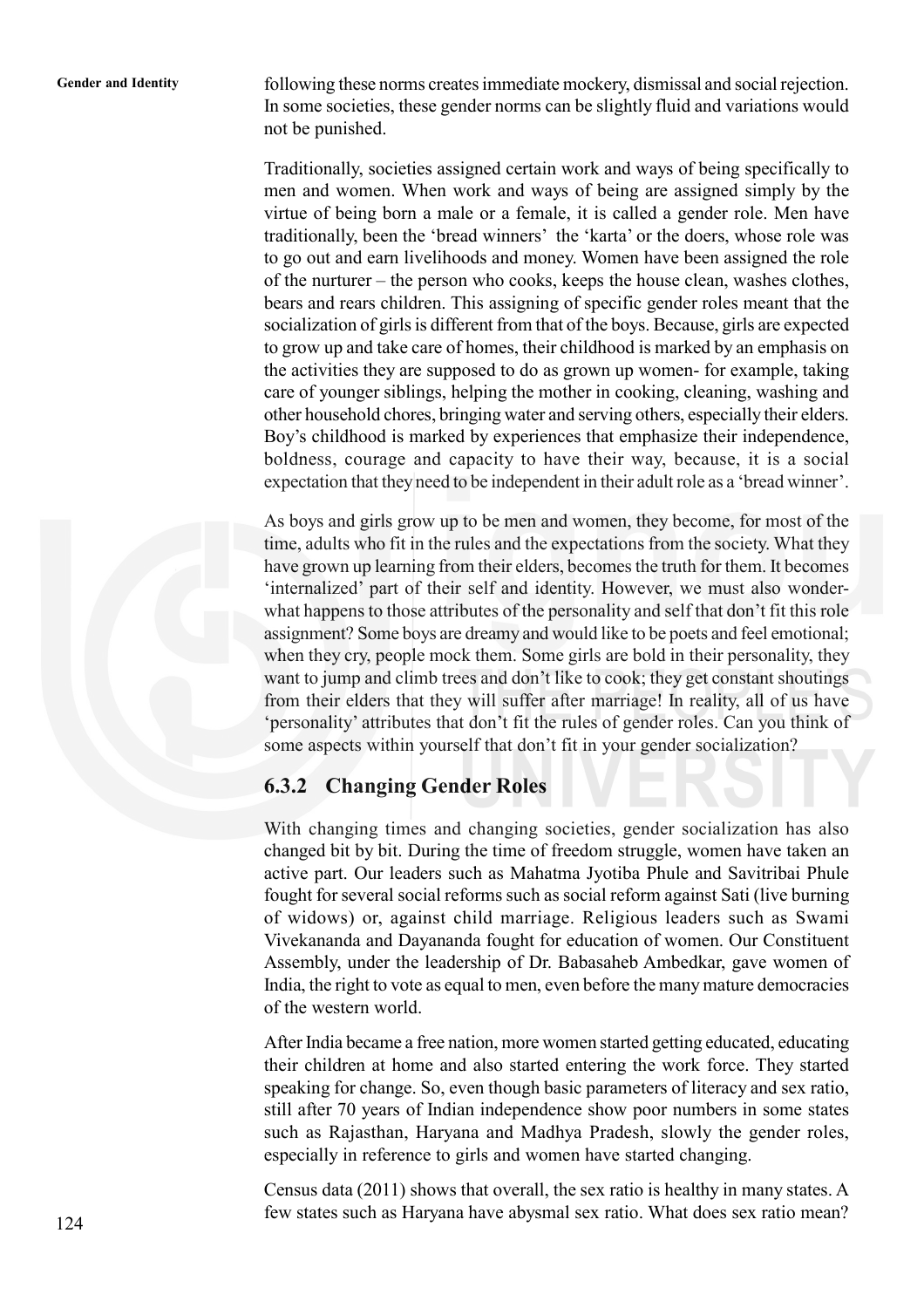Sex ratio shows the proportion of men and women in a region, state or the country. If the women are very low in proportion to men, it indicates several disturbing trends such as female feticide and infanticide as well as increased crimes against women. So, we need to be aware of and work towards strengthening this indicator. As a society, we need to be aware of efforts that protect the unborn girl child, ensure better nutrition and health of growing girls and protection of women against crimes such as molestation, rape and violence.

Women's literacy rate has also shown improvement after independence and in most southern states, women's literacy rates are high in the present times. In Northern states, women's literacy rates are lower and need improvements. This is influenced by various factors such as social and cultural practices, regional variation etc. Why is women's literacy important? A girl or a woman, who can read and write is more aware and informed in this fast changing world. She can be independent and is less likely to get exploited. So, you can see the irony that, in spite of a bold personality, or sharp intelligence, the region where you are born and the society and administration around you, will determine, whether you will be able to use your intelligence and personality to get educated and change your destiny. For example, you may want to be an IAS officer, have the personality and intelligence for it, yet, if you are born in a region, where girls are not send to school, beyond  $10<sup>th</sup>$ ; what would you do?

All across the country, there is an increased focus on girl's education and even though, there have been improvements, so much more needs to be done still. Girls work at home, help their mother in bringing water, washing and keeping the house clean, take care of their siblings and then – study as well. Despite challenges, educated women are entering into the workforce and many women, nowadays continue to study even after they get married or secure a job. This is a change from traditional thinking, where girl were not allowed to study, were not sent out of the house for further studies or were not allowed to study or secure a job after marriage.

Let us take a look at women's health, age of marriage and age at which the woman becomes a mother. These are key indicators for woman's health and also show changing gender roles. Across the country, census data shows that societies are changing and marriages are getting delayed till the legal age of marriage at 18 years. Marriage after 18 years, prepares the woman better in physiological, emotional and psychological terms to shoulder the responsibilities of starting a family and taking care of her children and the household. However, we still have a long way to go in terms of decision making by women. Many women, postpone to go to hospitals, even when they are sick or ill, because they feel that their health is not important, they can manage, and their health should not cause financial burden! This is ironic, considering that they work, all the time for the well-being of the family, even if they don't earn money for it. Many women have no choice, about when to get pregnant, where to go for delivery of the child etc. Thus, we need to create more awareness and action on women's health, because of this imbalance in the gender socialization process.

Just as gender roles for women are changing, ever so slowly, gender roles for men also need to change. If boy's and men's socialization, remains the same, and girls gender socialization changes, then it creates an imbalance in social functioning. Some change in men's gender roles has been seen. For example,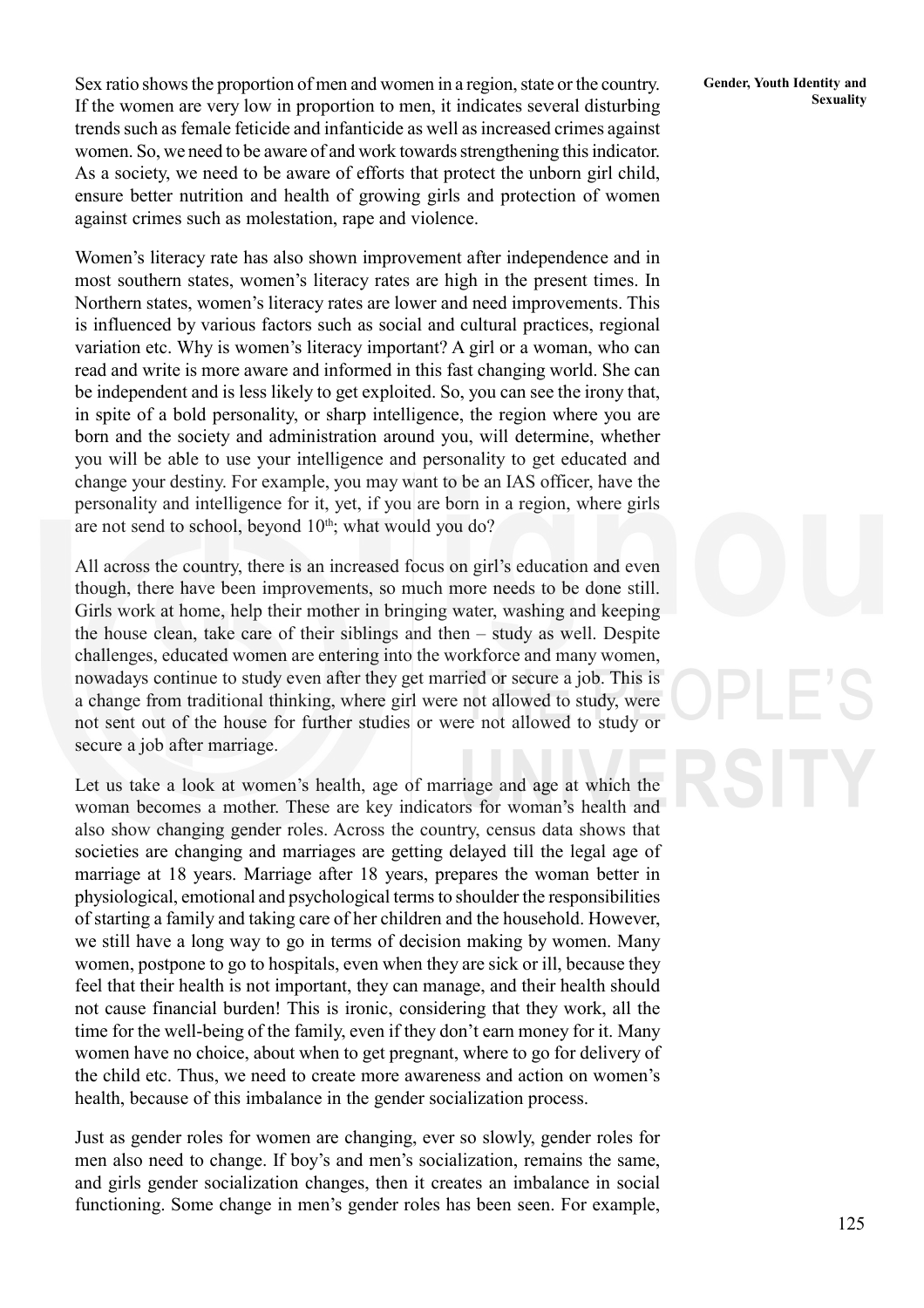**Gender and Identity** men, especially in urban areas are more open to help their spouses in household work or take care of young children, but much more needs to be done for changing gender roles for men, where they accept and respect equal contribution and leadership by women in their households and workspaces, without viewing it as a threat to their identity. For example, if the woman is educated and would like to work, should she not have the freedom to choose?

### **6.3.3 Gender Stereotyping and Social Change**

One observed aspect of gender socialization is the phenomena of gender stereotyping. Gender stereotyping is to assume negative characteristics and prejudices in a person that you are interacting with, simply because, the person belongs to that identity category. Let us understand this a little more. We meet a person from a rural context in India and are happily surprised, when this person speaks with us in English and that too about a technical subject-say nutrition from green, leafy vegetables. The question is why are we surprised? We are surprised, because we never thought that a person from rural context in India can, (a) speak English and (b) talk authoritatively about the nutritional components from green leafy vegetables? So, further question is, why did we assume such impressions about a person, even before meeting the person?

The answer is given by psychologists. Psychology says, that human psyche develops a 'stereotype', say about what a rural person from India is like. We have formed an impression or an assumption that rural persons are not only illiterate, cannot speak English but also do not have knowledge on nutrition or other subjects. Thus, this stereotyping or assumptions pre-determine our approach and interaction with a rural person, even before we meet him or her. Our looking glass is colored and that is an injustice to that rural person.

Similarly, we routinely interact with people, without examining our stereotypes about caste, class, religion and race. We assume wrongly, for example, that certain people are unclean, because they belong to certain communities. This is a grave injustice. We assume that certain people are violent, because they belong to certain communities. This again, is grave injustice.

Similarly, we have several unexamined gender stereotypes in the society. For example, there is an assumption that women cannot read or understand sciences and mathematics. There is an assumption that all women, by the virtue of them being born a woman, love to cook and be a mother. So, we are shocked, when we meet a woman and she says, 'I am better than all the boys in math or I don't want to be a mother/or I don't like to get into the kitchen'. We think that it surely must be a fault in the upbringing (which is a general term for socialization). We assume that women are shy and cannot speak in public assemblies. When a woman, gets up and speaks up in a village assembly, we are surprised. We assume that, women who work late till night are asking for sexual attention or that women, who are bold/ who smoke and/or work late till night are 'loose'. We assume that when a woman says 'no' to sexual and romantic attention, she means 'yes'. All these wrong ideas, impressions and assumptions color our interactions with women within households and in public spaces, even before we get to know them better as individual human beings. With these presumptions and prejudices, not only crimes against women are increasing, but our day to day interaction with women is unjust to them and to ourselves as human beings. For instance,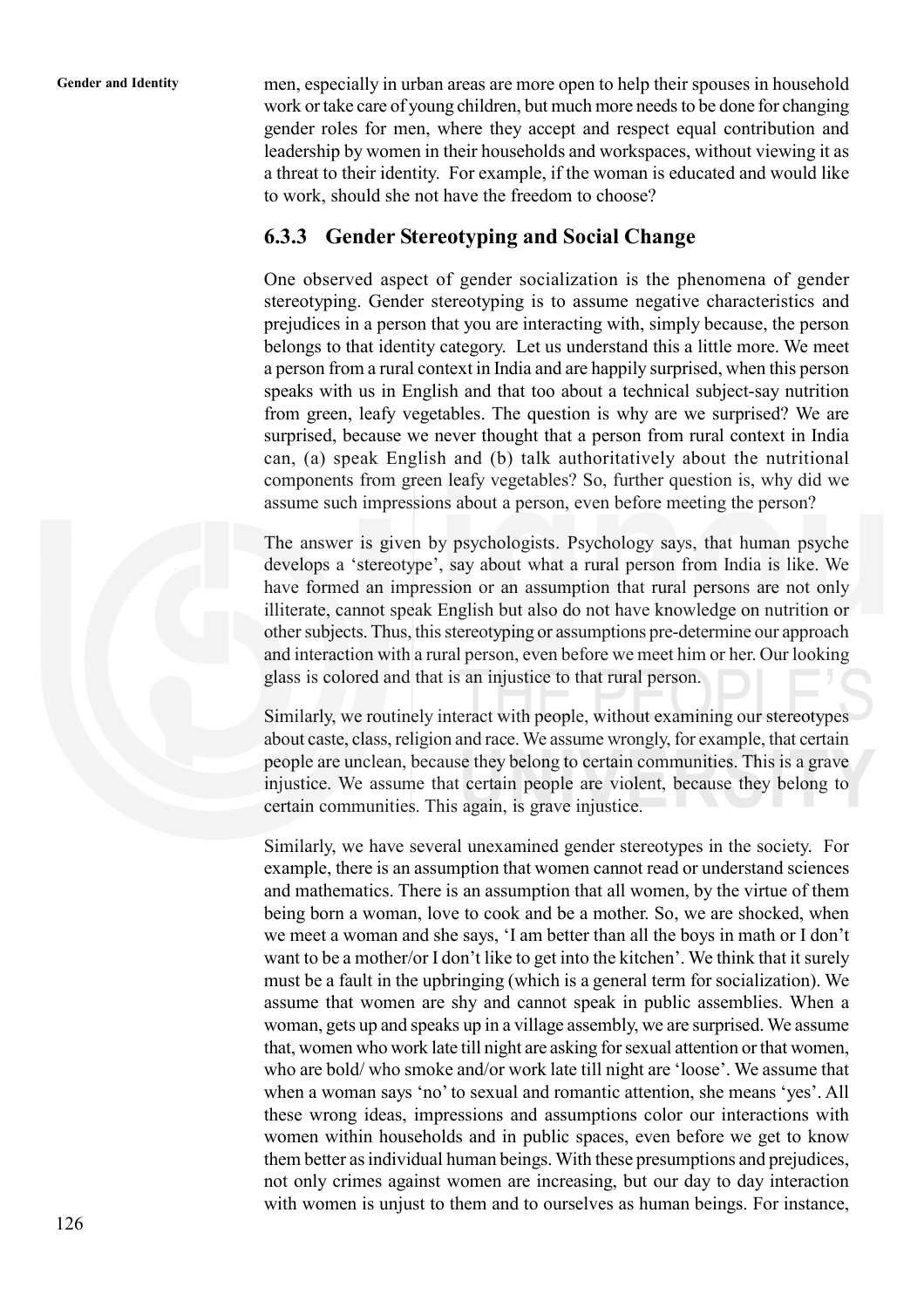beating a woman, physical torture, devaluing her, and dismissing her as a human is bad enough .

**Gender, Youth Identity and Sexuality**

Similarly, we assume that all men are strong and bold and never feel fear. So, when a man says, I am scared, everybody laughs at and mocks that man. Psychologists will say, fear is a universal emotion, 'even' men will feel so. We assume that men cannot cook or are clumsy in the kitchen. But, in hotels and catering, kitchens are run by men and many famous cooks have been/are men. We assume that nursing is a domain of women, but experience shows that male nurses are equally or more caring towards the ill and the infirm.

This gender stereotyping therefore, needs to be examined, discussed and changed, if we want social change to happen. Men and women, boys and girls need to ask this question - What are the assumptions and ideas that are coloring my view, my approach and my interactions with the others who may be men or women. Am I, unconsciously, through my unexamined assumptions being insensitive or unjust to the other person? Think about it.

### **Self Assessment Questions I**

1) We have one identity or several identities? Explain.



### **6.4 SEXUALITY – SELF AND BODY AWARENESS**

Sexuality is understood in various aspects primarily arising out of a desire for self-validation by the chosen and accepted other, intimacy and romantic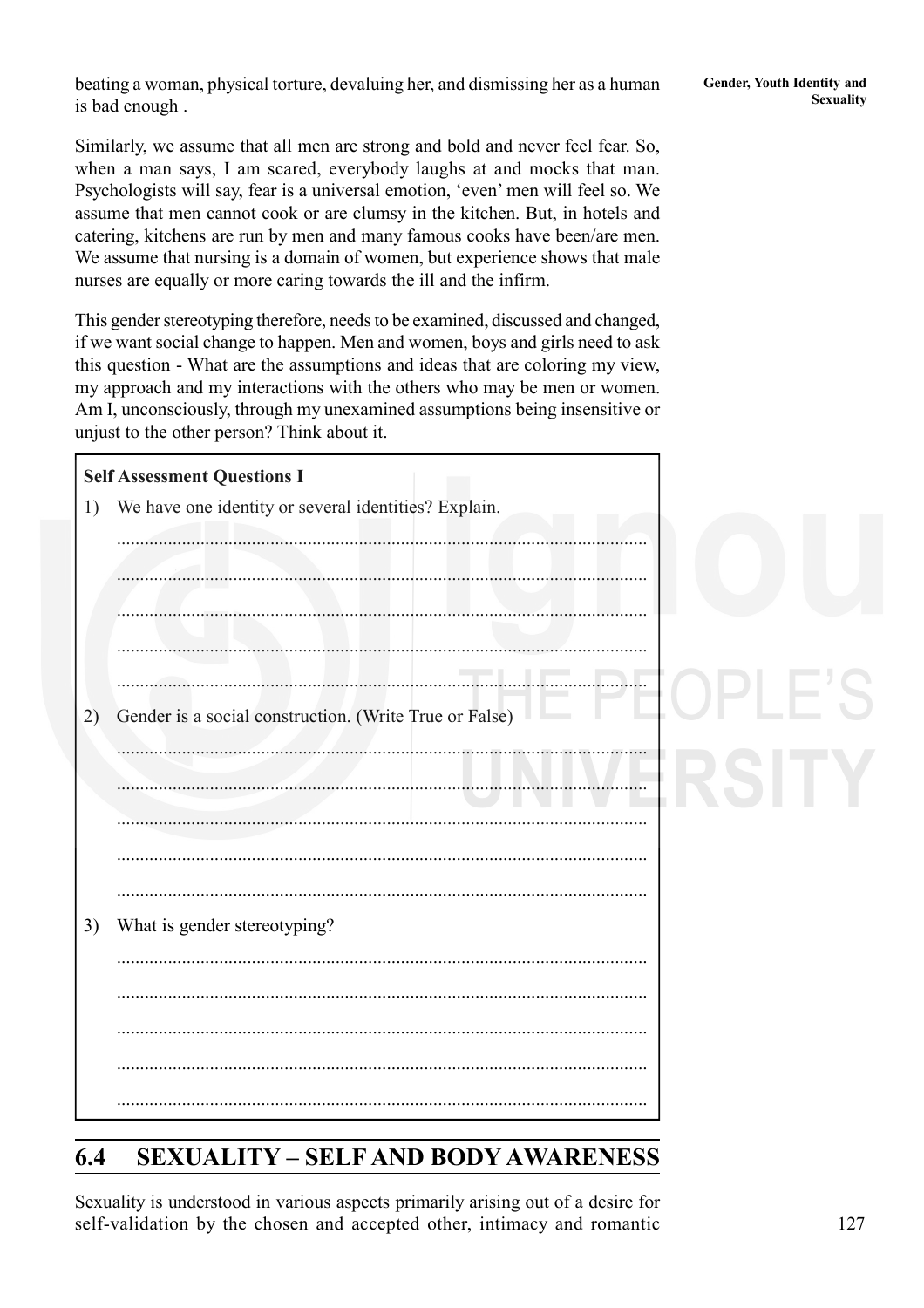Gender and Identity attachment as well as desire for pleasure and fulfilment. As mentioned, children are assigned their gender based on the primary sexual characteristics at birth. Primary sexual characteristics are the presence of penis and testicles among boys and the presence of a vaginal passage, the uterus and the ovaries (womb), the major and minor labia that fold the urethra and the clitoris as well as the vulva among girls. Most often, the presentation of the primary sexual characteristics is un-ambiguous and therefore, based on these visible characteristics, sex is assigned. Thereafter, a decision is taken to nurture the child as a girl or a boy based on the assigned sex.

> Sexuality is closely linked to our self-awareness and self-validation. Sexuality is an important yet rarely discussed topic in social discussions. Psychologists and scientists, religious and social leaders as well as reformers have acknowledged the importance of healthy sexuality based on mutual respect and honor for both men and women. Yet, note the contradiction that, there is a great hesitation to discuss healthy sexuality in public and private spaces.

> Some psychologists have stated that sexuality is at the core of human personality, whereas others have said that it is certainly an important drive but may not be at the core. Humanistic psychologists in general have stated that self is the organizing center of personality traits –that which says – "I am" and therefore, concerns and motivation of this self includes themes such as mastery, esteem, self-actualization, transcendence, self-awareness and self-worth. Clearly, human experience is complex and layered, where sexuality and self are deeply interlinked and yet self cannot be reduced to sexuality alone.

> Sexuality and body awareness gains prominence as puberty approaches. Puberty is marked by the emergence of secondary sexual characteristics such as increase in body hair, including pubic hair, emergence of body hair on face (as beards and moustache) in men, the growth of breasts in women and the onset of menstruation (called as menarche) in girls, sperm production in boys and the changes in the voice, increase in height/weight for both girls and boys.

> Therefore, physiologically, several bodily changes take place during puberty and awareness of one's own body increases due to these. Hormones, specifically the growth hormone and the sex hormones production increases manifold and continues its increased circulation in the body till the onset of menopause and andro-pause in women and men respectively.

> Socially and emotionally too, the adolescent girls and boys become aware of the presence of others around, the awareness of one's self as unique and separate. Increased self-awareness means a reflective subjectivity and a desire for appreciation, approval and validation by the others, especially the opposite sex.

> Complex feeling and emotions develop among adolescents about interpersonal, social and community relationships, politics, ideology and religion. Thoughts and ideas about love, friendship, loyalty, enmity, hatred, dislikes and likes, confusion, fear, adequacy, guilt etc. are tested and resolved by most adolescents, by the time they navigate through their adolescent years.

### **6.4.1 Sexuality, Adolescence and Body Image**

Thus, we see that, body awareness, sexuality and self-awareness, develop in a deeply interlinked fashion during puberty and adolescence. Most adolescents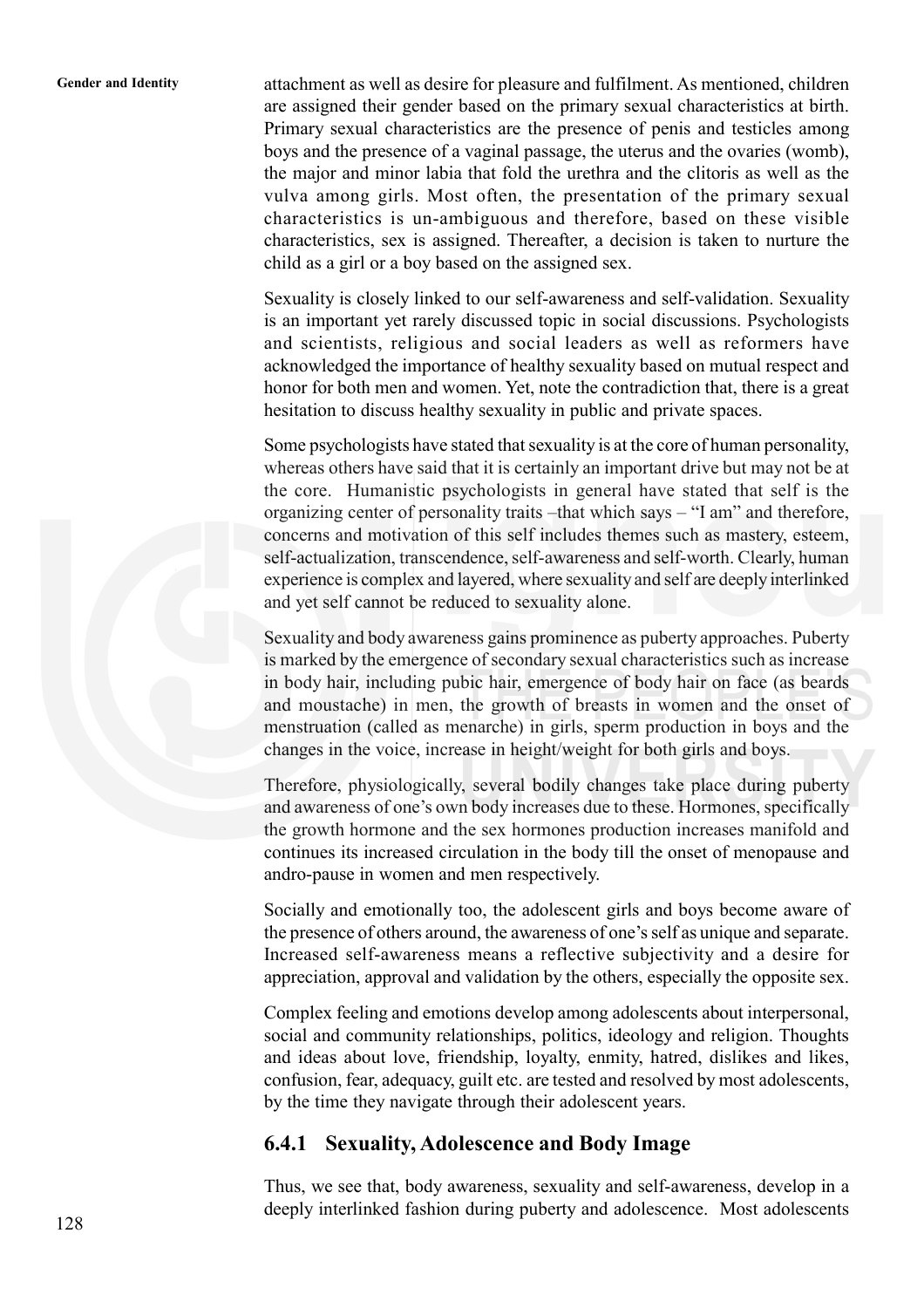spend more time grooming themselves, appreciating themselves and expecting appreciation from significant others. Many adolescents also go through phases where they focus on one body part, characteristic or function and feel it is not perfect and needs some correction. For example, someone may secretly feel that their height (which is a body characteristic) is not good enough; someone may feel that they sweat a lot or their body odour (which is a bodily function) is disturbingly strong and unpleasant for themselves and others. Some adolescent may feel that their nose (which is a body part) is too crooked or the forehead too high or arms too dangly. These phases may go off on their own, in most cases and most adolescents will accept and learn to appreciate their bodies and be comfortable about them, as they grow into youth and adulthood.

In a simplest way, the positive or negative impressions that we form about our bodies, when we see ourselves in the mirror, when we groom ourselves and take care of ourselves is the 'body image' that we have formed. A positive body image means that when we see ourselves in the mirror or think about ourselves, or health or our interpersonal relationships, especially our romantic attractions, we think good, positive and comfortable about our self.

This comfort translates into self-confidence and esteem, healthier interpersonal relations and psychological and physical health. Adolescents and youth with positive body image are more likely to be responsible for their health, eating, sleeping and daily schedules. They are likely to be more comfortable in their relationships with their families and friends. Some adolescents however, develop a negative body image which negatively affects their self- esteem. They may look at the mirror and think that they are too fat and just not right. This seems to happen, mostly in case of girls, because, the society socializes the women to believe that thinness and low body weight is attractive for men. In order to address this continuing discomfort, the girl continues to eat less and less or in some cases, eats and then self induces vomiting to continue on these eat and vomit cycles. Thus, we must clearly distinguish that while going through the phases of questioning perfection in one's body parts, functions or characteristics usually fade and is a healthy part of growing up, a consistent negative body image and a negative self-esteem has serious negative impact on physical health, eating, sleeping and other daily schedules, as well as psychological and emotional health of the adolescent. This needs to be addressed by the friends, family and community around, through better awareness.

Changing societal norms, increasing influence of media that projects a certain idea of feminine beauty and emphasizes on an ideal and attractive body shape and weight, through its advertising are some of the contributory factors for this dysfunction among growing adolescents and youth.

As part of our conversations with young adolescents, we must also engage in questions such as- are we not attracted towards somebody who is cheerful, has a great sense of humor or has good general knowledge or is strong and determined, or courageous and brave? Is it that we always look at the others body shape and size to find them attractive? Are other qualities-ethical, sociopsychological and intellectual – not important?

**Gender, Youth Identity and Sexuality**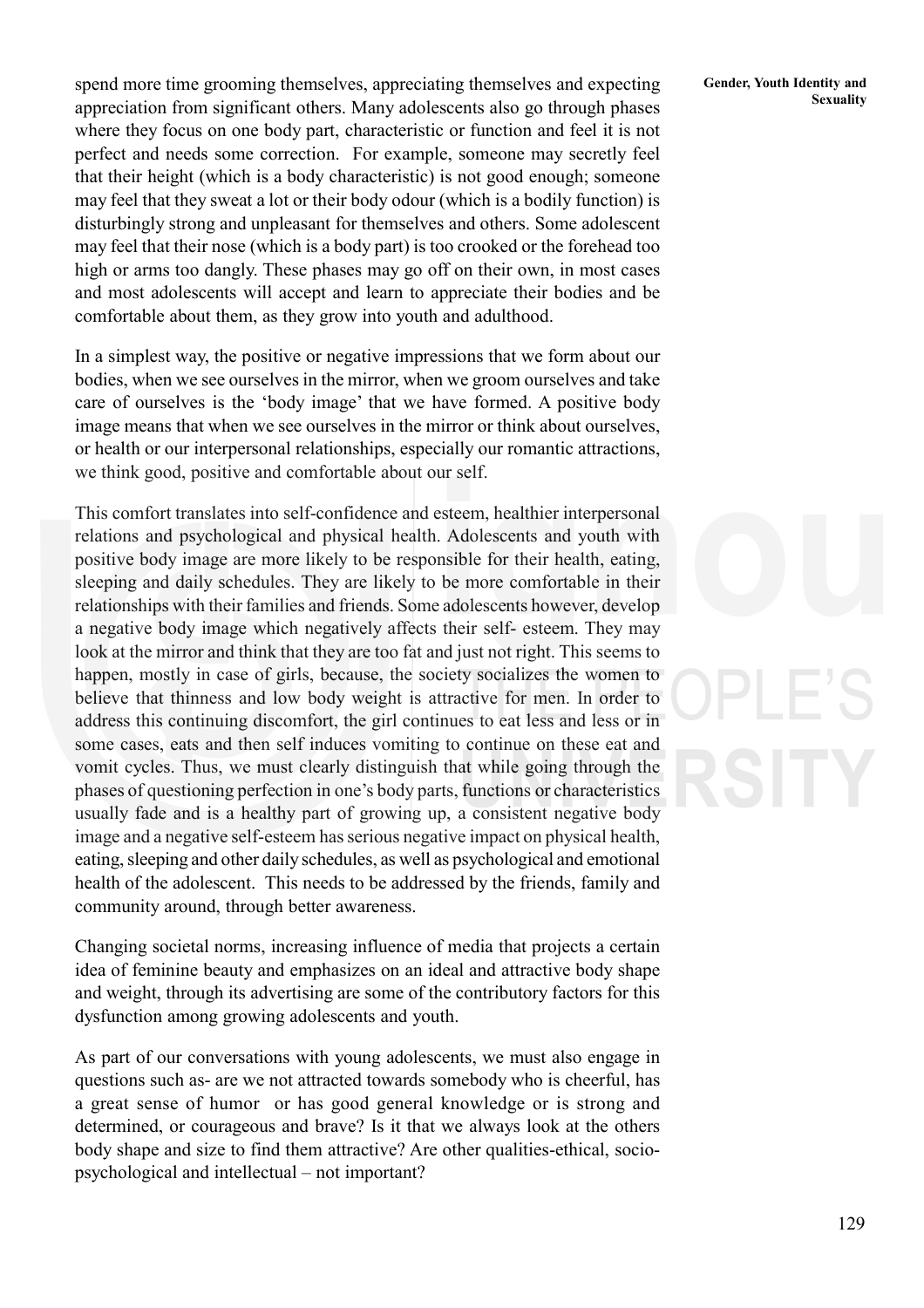### **Gender and Identity 6.4.2 Healthy Sexuality**

Healthy sexuality is more than self and body image. Healthy sexuality means to respect, understand and appreciate oneself in totality. It means to respect oneself and one's view of aesthetics, sophistication and beauty that doesn't subscribe to violation and harm. Thus, healthy sexuality doesn't subscribe to self-harm or harming others. When a man proposes his romantic interest to a woman and if the woman rejects his proposal, then healthy sexuality in the man means to graciously accept that rejection and not think of violence, revenge, self-harm or such unhealthy ideas. Similarly, if a man rejects a woman, healthy sexuality means that the woman accepts that decision with maturity and doesn't indulge in self harm. Thus, healthy sexuality implies mutual respect between men and women, in their romantic and sexual interactions. For example, if a boyfriend, fiancé or the husband approaches the woman with a desire for sexual intercourse and the woman says no, then healthy sexuality would make that boyfriend/fiancé or the husband accept that 'No' as 'No' and not force oneself on the woman.

Healthy Sexuality also accepts that people might have different sexual preferences. Thus, there is no space for violence against people who are considered as 'sexual minorities' – people who are transgender, people who think they are trapped in wrong bodies or people who experience same sex attraction.

Finally, healthy sexuality implies the appreciation of the principles of life itself. It includes engaging with life and appreciation of beauty and harmony in the process of life – of poetry, music, dance and paintings, the play of the senses of the body. Healthy sexuality is thus a healthy, fully developed and functioning self. We had mentioned earlier that the self cannot be reduced to sexuality alone; that it is certainly more than sexuality. We end with the thought that a healthy sexuality expands into a healthy self and a fully functioning person - validating the body as well as the mind and nourishing the experience of life. Thus, healthy sexuality is the expansion and transformation of emotions to include the emotions that arise from empathy, respect, beauty and harmony.

### **6.5 LET US SUM UP**

In this unit we discussed the concepts of gender, self and identity. We learned how gender is different from biological sex. Our socialization process creates and perpetuates gender roles – what men and women can do or cannot do according to social norms. Many of the social representations of gender imply that we create pre-determined and biased expectations about men and women. Such pre-determined expectations and judgements are called as gender stereotypes and these affect our interpersonal and social relationships. We examined gender stereotypes and how social change needs to be brought about. We also discussed sexuality and its impact on our body awareness, body image and self-awareness. Further, we discussed about healthy sexuality.

### **6.6 KEY WORDS**

Gender socialization : refers to the process of learning from our parents, family and the larger community and society around us – what it means to be a woman or a man.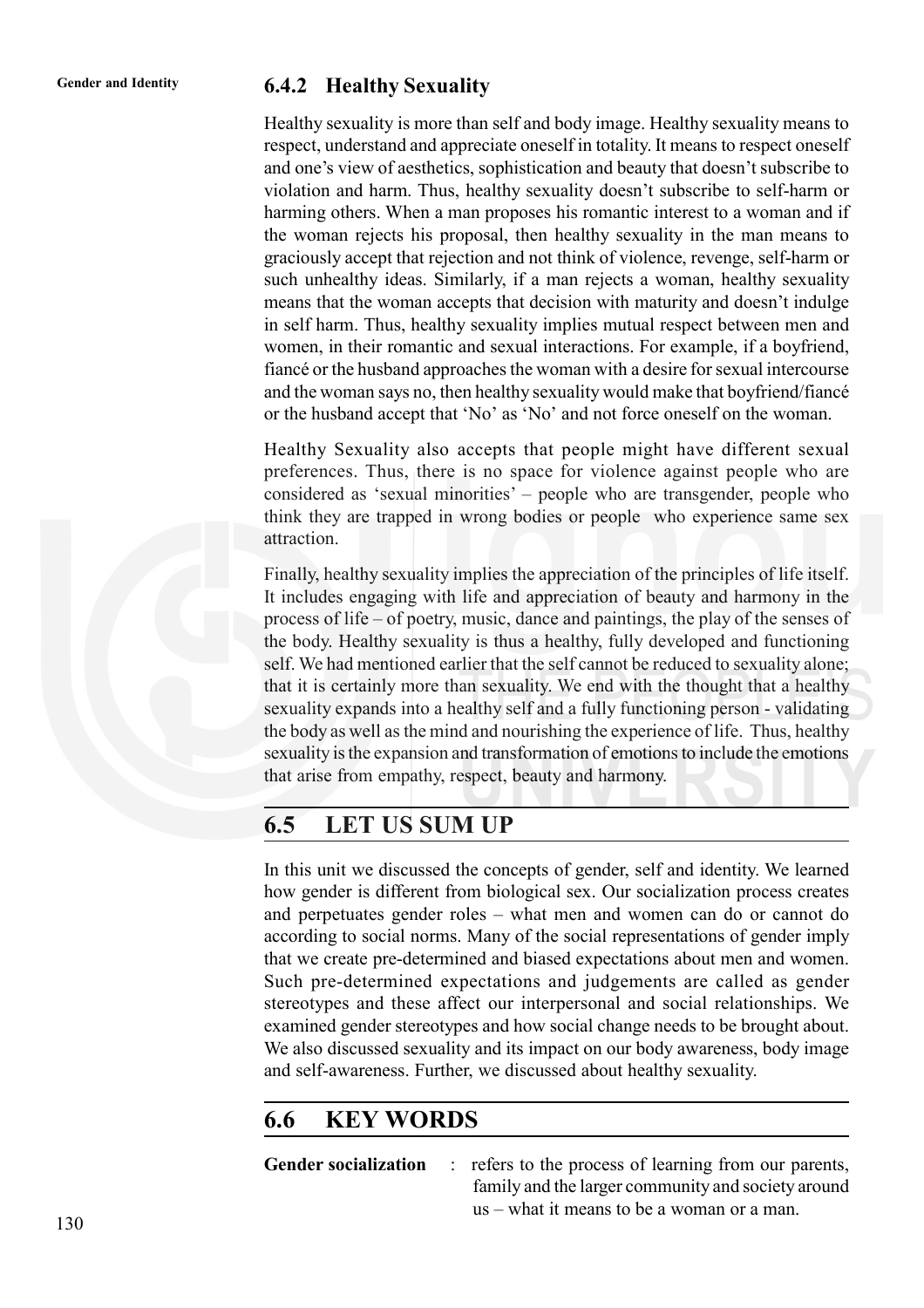| Gender roles               | : refer to specific roles assigned to males and females<br>by the society simply by the virtue of being born a<br>male or female.                                                                                                                                                             |
|----------------------------|-----------------------------------------------------------------------------------------------------------------------------------------------------------------------------------------------------------------------------------------------------------------------------------------------|
| <b>Gender stereotyping</b> | : is to assume negative characteristics and prejudices<br>in a person that you are interacting with, simply<br>because, the person belongs to that identity category.                                                                                                                         |
| <b>Healthy sexuality</b>   | : means to respect, understand and appreciate oneself<br>in totality. It means to respect oneself and one's view<br>of aesthetics, sophistication and beauty that doesn't<br>subscribe to violation and harm. Thus, healthy<br>sexuality doesn't subscribe to self-harm or harming<br>others. |

### **6.7 ANSWERS TO SELF ASSESSMENT QUESTIONS**

### **Self Assessment Questions I**

- 1) We have several identities. Gender is our central identity. But we have other aspects like our country, language, college, institution or work etc. that form part of our identity.
- 2) True
- 3) Gender stereotyping is to assume negative characteristics and prejudices in a person that we interact, simply because, the person belongs to that identity category.

### **6.8 UNIT END QUESTIONS**

- 1) Reflect on the learning module and write a 1000 word essay on your gendered identity (as a man, woman or a trans-person) focusing on the challenges in terms of work, family life and self awareness.
- 2) Differentiate between personality, self and identity.
- 3) Discuss the impact of globalization and gender identity in your region, village/town/city/district or state in about 1000 words. What are the special challenges faced by girls/women in your culture and region; how is globalization changing it?
- 4) Discuss three best ways in which technology can be used to help your family, neighbourhood and culture to fight gender discrimination.

### **6.9 REFERENCES**

Baron, R. (2012). *Social psychology*. New Delhi: Pearson Education.

Giddens, A. (2000). *Runaway world: How globalization is reshaping our lives.* New York : Routledge.

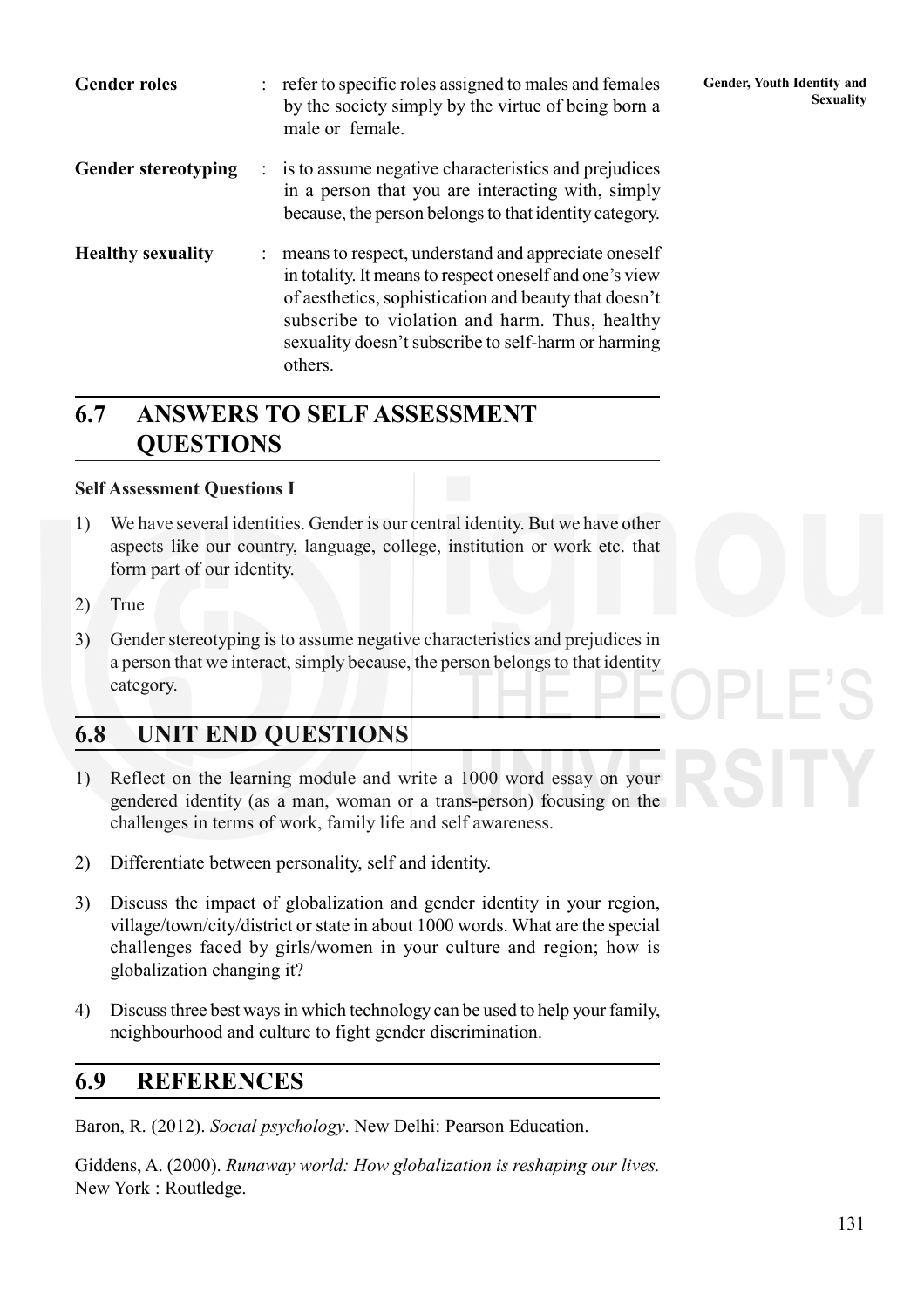**Gender and Identity** Tomlinson, J. B. (1999). *Globalization and Culture.* Chicago: University of Chicago.

### **6.10 SUGGESTED READINGS**

http://www.bdu.ac.in/cde/docs/ebooks/B-Ed/II/GENDER,%20SCHOOL,% 20SOCIETY% 20AND%20INCLUSIVE%20SCHOOL.pdf

http://persmin.gov.in/otraining/UNDPProject/undp\_modules/Gender%20 Issues%20(Reading%20material).pdf

http://www.ncert.nic.in/departments/nie/dse/activities/advisory\_board/PDF/ Genderconcerns.pdf

http://gendermatters.in/



# IE PEOPLE'S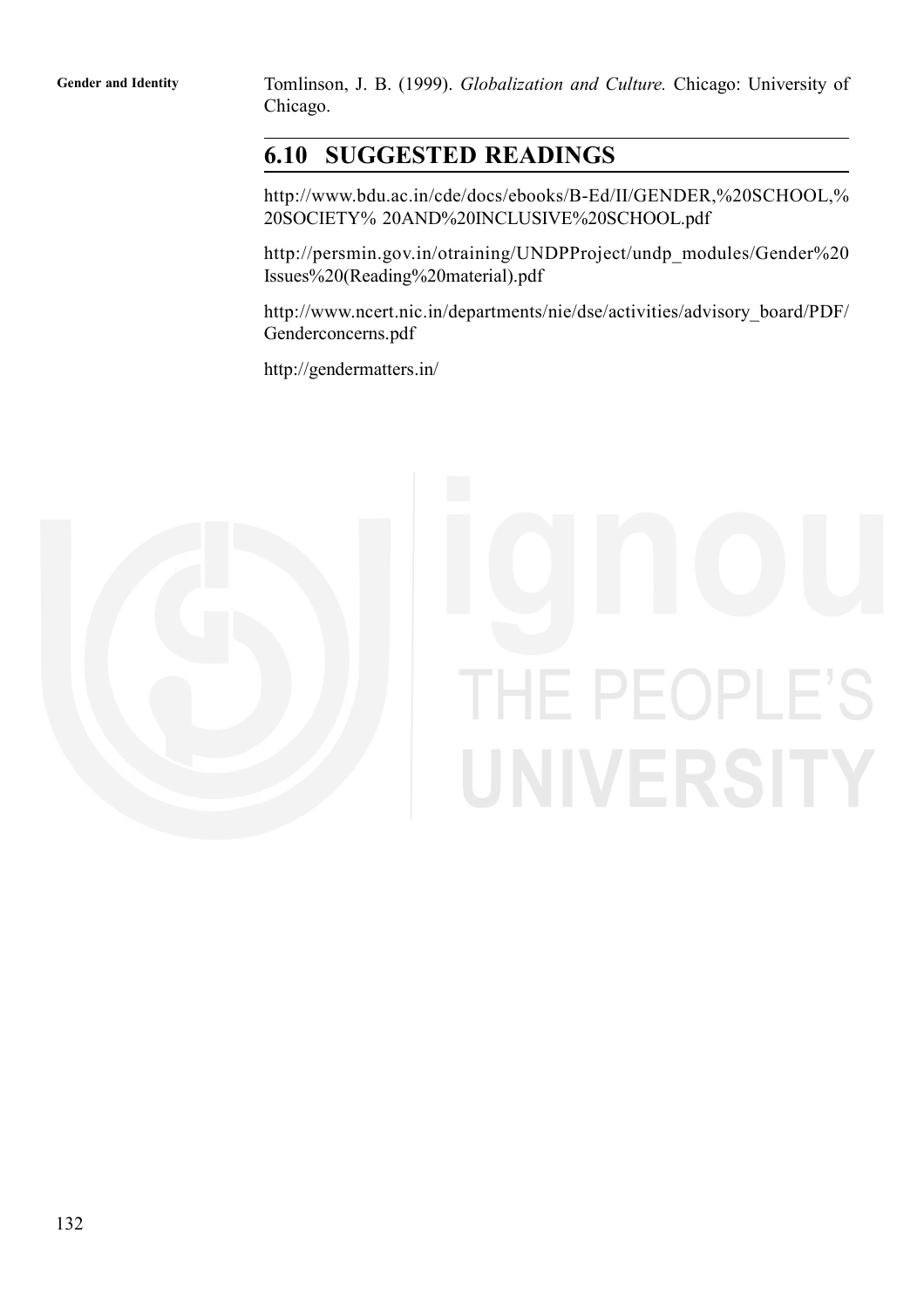# **Youth, Identity and UNIT 7 YOUTH, IDENTITY AND Globalization GLOBALISATION\***

### **Structure**

- 7.1 Objectives
- 7.2 Introduction
- 7.3 Youth and Identity
	- 7.3.1 Youth as a Developmental Period
	- 7.3.2 Youth as a Demographic Dividend
- 7.4 Influence of Globalization on Youth Identity
	- 7.4.1 Globalization, Technology and Youth
	- 7.4.2 Globalization, Youth and Changing Work Patterns
	- 7.4.3 Globalization, Youth and Changing Culture
	- 7.4.4 Globalization, Gender Identity and Youth
- 7.5 Let Us Sum Up
- 7.6 Key Words
- 7.7 Answers to Self Assessment Questions
- 7.8 Unit End Questions
- 7.9 References
- 7.10 Suggested Readings

### **7.1 OBJECTIVES**

After completing this Unit, you will be able to:

- Understand youth identity and its unique location in life span development;
- Critically examine the role of youth, their aspirations and capacity of the  $\bullet$ youth to transform the socio-economic context; and
- Understand the phenomenon of globalization and its bi-directional impact on youth identity.

### **7.2 INTRODUCTION**

Youth is an important stage in the life span development marked by development of self-awareness and identity which shapes our lives as adults. It can be categorised as a demographic category in India playing a critical role in transformation of the society. Globalization as a phenomenon has fundamentally changed our self and identity formation, especially in reference to youth. It has entailed changes in the aspirations, career explorations, education, especially higher education, work and migration patterns. Implications of globalization in the context of technology, culture and gender identity have far reachig significance.

**<sup>\*</sup>Dr. Shilpa Ashok Pandit, Associate Professor of Psychology, Chinmaya University, Kerala**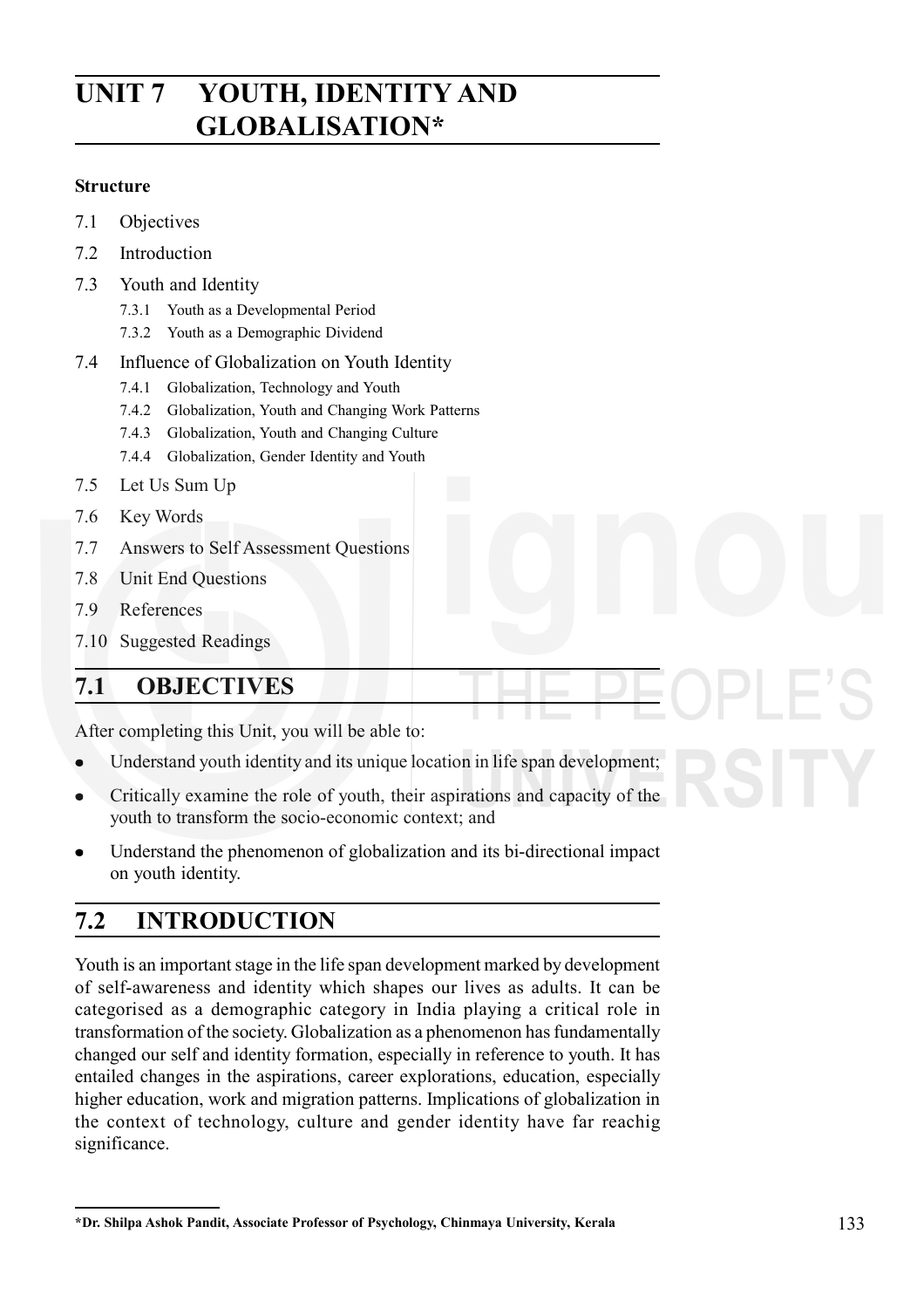### **Gender and Identity 7.3 YOUTH AND IDENTITY**

In Unit 6, we discussed about gender identity as a social construction and a way of being. Gender is distinguished from biological sex and gender identity remains with us much of our lives, unless, we decide to change it. Youth on the other hand is also related to the biological change, but again remains very much a social construction.

Let us see how is it. Consider the India of about a 150 or 100 years back, when children would get married early and human life span longevity was low. Even the age of onset of puberty, driven by many factors such as nutrition and poverty was higher. So, consequently, men and women who came of age were treated as adults in the society. As adults in the society, men and women, about 100-150 years back, became parents at 15 and 19, worked in the traditional systems and the production and reproduction of the society was almost seamless and stable. Now, visualise a youth of today – they are most likely to be studying and/or trying to find work. A few of them might hold jobs and study 'side by side'. The youth would not be so sure about various things in their life. They would be asking a lot of critical questions. Even today, in rural areas and certain communities, early marriage and closure of education by 20 years is common, but there is always a flexibility and internal aspiration to study more. So, as the society has changed, our construction of youth and the roles expected of them have also changed.

In some societies of the West, social scientists have advanced the notion of emerging adults.

### **7.3.1 Youth as a Developmental Period**

Youth as a stage in life span development is a critical period according to psychologists and sociologists. Youth is generally understood as an intervening period between childhood and adulthood or as UNESCO says – a transition period between childhood and adulthood. As different societies have different expectations the world over, there is a great variation in the definition of youth. Youth is a more fluid category than a fixed age-group. However, what is the definition of youth in terms of the chronological age? In relation to education and employment, age is the easiest way to define youth. 'The UN, for statistical consistency across regions, defines 'youth', as those persons between the ages of 15 and 24 years, without prejudice to other definitions by Member States.' (UNESCO, http://www.unesco.org/new/en/social-and-human-sciences/themes/ youth/youth-definition/ )

So, we see that youth at the lower end includes adolescents, especially mid and later adolescents. At the upper end, the definition is broad, perhaps, too broad to include fully grown and responsible adults according to the definition by the UN.

This broad definition has its difficulties as well. For youth intervention programs, this broad definition is not very helpful as the psychological, socio-emotional and education needs and concerns are different. For our purpose, we will broadly discuss three age groups- from 15 to 19 years of age, 20-28 years of age and 29 to 35 years of age. This is a classification that is relevant for Indian context.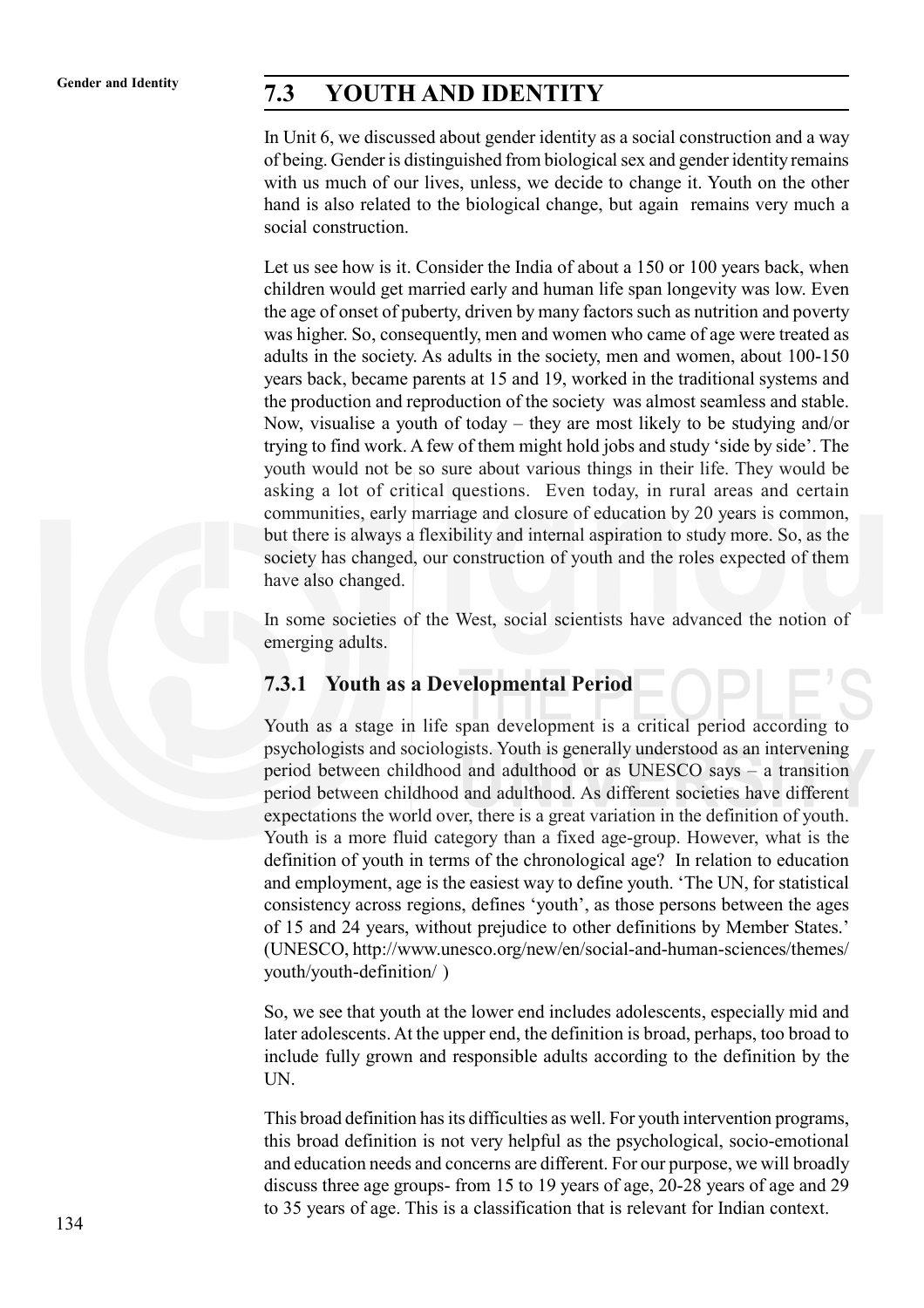### *Early Youth – Adolescents in 15 to 19 years of age*

The period from 15 to 19 years is an age of transition where the physiological changes due to puberty have multidirectional impact on psychological, emotional, social and educational changes, choices and decisions of the youth. Achieving identity is one of the key developmental tasks of youthhood.

Erikson (1902-1994) was a well-known psychologist who conceptualised human development in terms of psychosocial stages. At every psychosocial stage, Erikson conceptualised a human being at the crossroads of psychological development. He felt that, every time a crisis was evoked and resolved, personality developed in a positive direction, whereas, unresolved crises arrested the development of personality. The unresolved stages of development earlier, continued to play on the current context of development.

The key task of development in adolescence according to Erikson is the 'achievement of Identity'. Erikson felt that achieving a 'sense' of identity includes undergoing a crisis, where the adolescents questioned the given values, norms, rules and situations in and around them. The adolescents questioned their sense of self, their world around them. In the process of exploring, questioning and the arguments, the adolescents come to a sense of their political views (political identity), their sexuality and romantic attraction/dislikes, their concepts about friendship and love as well as their ideas and plans about work and career aspirations. Thus, they gain political, social, career and sexual identities as they become aware about their self.

For example, as you have grown up, you might have wondered and questioned about the beliefs of your parents, you might have rebelled against the religious practices in your community or you might have questioned certain practices that constrain women in terms of their decisions or actions.

The purpose of this exploration and questioning is not just crises resolution in the mind of the adolescent/youth but also the transformation of society. As youth question the given values, norms and the practices of the society around them, they also help change and transform the society around them. Thus, the youth power in the continuation –what sociologists call as 'production and reproduction' of society, is as critical as the power of youth in change-what sociologists call as the 'transformation' of society. Radiating out from personal to social, youth identity is thus a site of continuity and change.

The key concerns might change according to age and other context features. What might be the key concerns of the youth from 15-19 years of age? Changes in the body due to puberty, the feeling of awkwardness in social setting, body image, academic concerns and questions relating to work and career, increased family and social responsibilities and a desire to be treated as a grown up respected adult of the family are some of the issues that early youth mull and ruminate over. What are the other issues and concerns that you think the early youth might have?

### *Mid Youth – 20 -28 years of age*

Youth in this age group are considered as youth in most societies. Even as the questions raised in adolescence, may take several years to resolve fully, they have mostly been stabilised. In several parts of the country, youth at this age, are

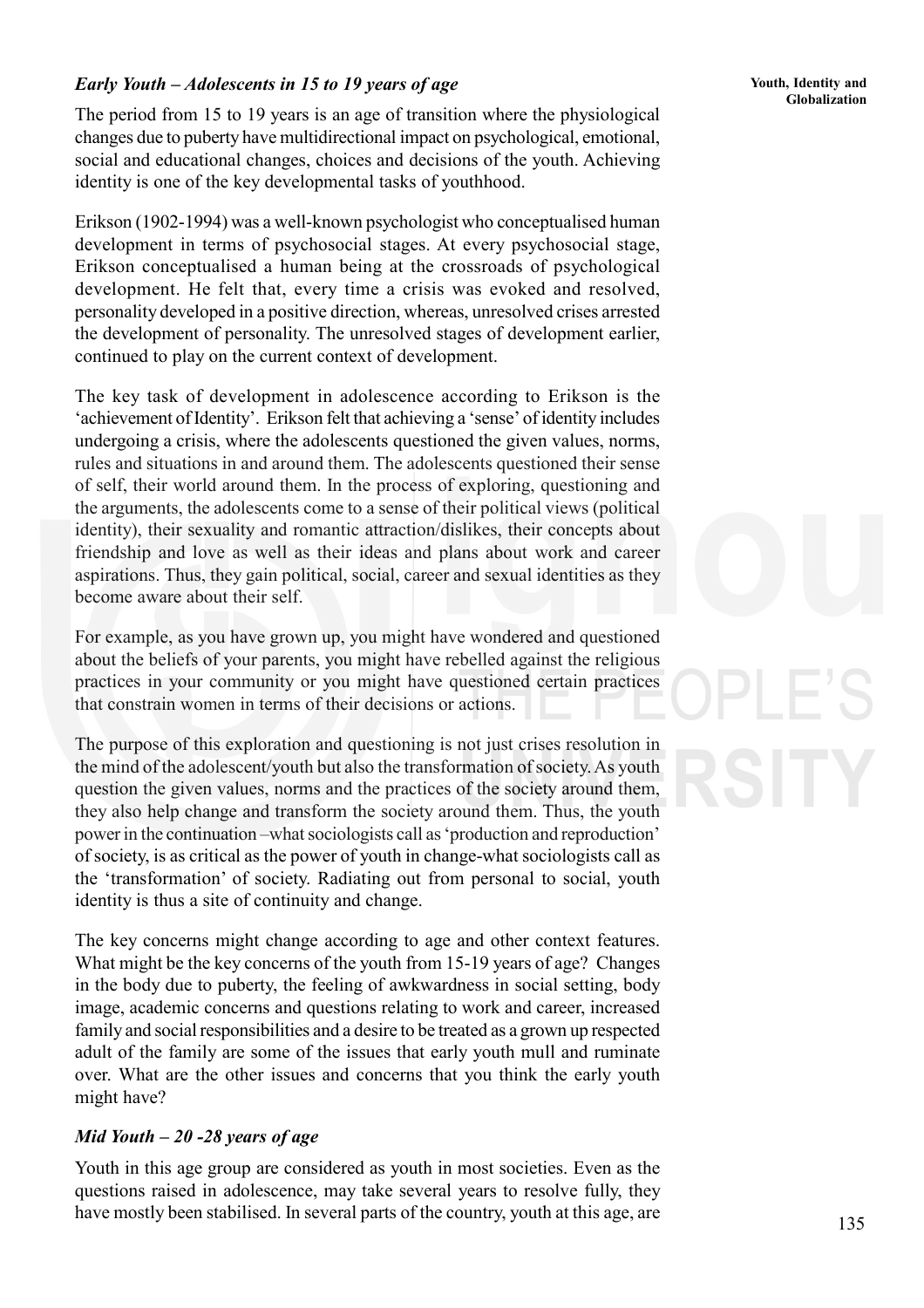Gender and Identity predominantly concerned about their future life in education, work, career and livelihoods. The youth and their families discuss the available opportunities in their regions and the feasibility of continuing or dropping out of studies.

> The dropout rate of students increases alarmingly from the primary levels to the higher education. NSSO data (National Sample Survey Office, Ministry of Statistics and Programme Implementation, MoSPI, Govt. of India) shows that every third person in the age of 10-14 drops out citing 'lack of relevance'. At a higher age level, that is 15-19 years students who continue with schooling, the percentage of drop outs is about 17% . Overall, the dropout rate from primary to higher secondary is substantial.

> Experts feel that lack of good educational infrastructure, availability of courses and faculty, adequate library and books and the opportunities of jobs in the courses taken are key factors that cause impediments in the educational choices of youth in the age group of 20-28 years of age.

> In terms of gender, girls and young women cite increasing domestic chores, stricter social norms that inhibit free movement within and outside of their villages and pressure to marry as key obstacles towards completing higher education.

Education is linked to employment, more so in the public imagination in India; the need to secure income and the responsibility to help the family is one of the key reasons of getting educated as cited by the youth. However, youth face serious challenges in linking their secured education with jobs. There are increasing cases of unemployment and under-employment in India. Youth are unable to find jobs due to multiple factors on both supply and demand side. On the supply side, the number of jobs are almost nil in rural areas. Most of the jobs in urbanising and urban areas are in the informal sector, which accounts for about 7% of the economy. Increasingly, government is unable to be a job provider, thus, it is mostly the private sector, which needs to be the employment provider. On the demand side, the employers feel that candidates are unable to negotiate the skill requirements of the job. This is called as employability. Research states that the fit between supply and demand of skilled workforce is one of the key concerns for tapping the demographic dividend in the Indian economy. We will discuss this further in the next section.

The second key concern of mid-youth is the lifestyle and health of the midyouth. An increasing autonomy and confidence of the youth is reflected in the demands for cars, motorbikes and bicycles; Data shows that road accidents are a key mortality cause among youth and mid youth when they are not the drivers but victims (http://www.unescap.org/sites/default/files/2.12.India\_.pdf ).

Lifestyle of mid-youth may also reflect malnutrition/dietary concerns. Youth may make several changes in their dietary patterns and schedules of eating and these deficits in nutrition due to diets deficient in micro-nutrients might accumulate later as lifestyle disorders. The current burden of non-communicable lifestyle disease (NCD) on the economy are significant and an unhealthy population cannot be a productive population.

In specific, the health and nutrition issues of young women are of specific concern. Gender inequalities in intake of food, lack of dietary diversity and intake of key food components such as green leafy vegetables, micro-vitamins, proteins and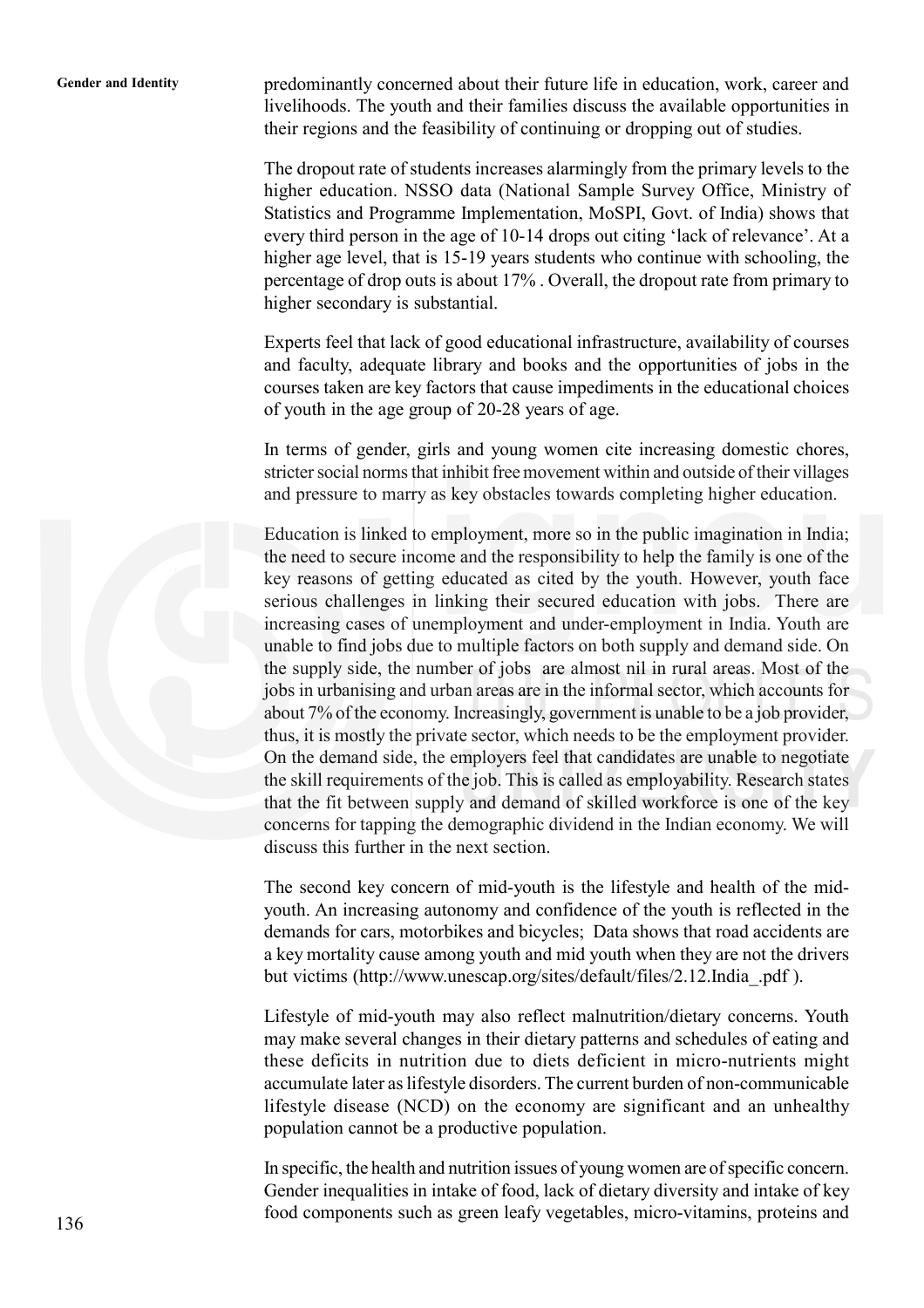frequent reproductive and menstrual hygiene challenges require greater social awareness and change.

Across the country, one of the greatest concerns is the early marriage and early and unplanned pregnancies for young women. Access to quality public health services varies across states and this is reflected in an indicator known as Maternal Mortality rate (MMR).

Thus, youth identity in mid-youth focuses more on the stability and consolidation of work and relationships.

### *Late Youth – 29-35 years of age*

Theoretically in psychology, between 29 to 35 years of age, the adult identity is realized and issues of stability and consolidation in work, careers and livelihoods are complete. In the Indian context, most youth from 29-35 years of age are expected to not only help in their family responsibilities but have also started their own families. The median age of marriage has been rising in India. Yet 61 percent of all women (69 percent in rural regions and 31 percent in urban areas) are married before the age of 16. The median age at first pregnancy is 19.2 years. In general the AEM is two years higher in urban areas than in rural areas. (Source: WHO and Ministry of Health and Family Welfare in India- 2011 report.)

Late youth thus, is more about an adult identity, with increased family responsibilities and a desire to grow in terms of socio-economic status. So, the key concerns of late youth are work aspirations, jobs, employment and entrepreneurship, work stress and achievements. Health and nutrition of self and family, educational needs of growing children and a better social and economic status are some of the other equally critical concerns.

Erikson, a well-known psychologist, delineated intimacy vs. isolation as one of the developmental crises during youth hood /early adulthood. In Indian context, it is normative that youth get married and very few adults decide to remain unmarried. If the youth decide to remain unmarried, the social and family concerns and pressures are very high. Isolation and loneliness experienced by the adults who choose to be unmarried is one of the fears that families frequently express. However, several families and societies accept the decisions of the adults to remain unmarried as well.

Thus, in the present section, we have tried to understand youth and their identity processes as relevant to the Indian context. In the next section, we will try to understand why youth identity has suddenly gained prominence. This is due to two major changes- the first discussed in the following section is on the demographic bulge that India is transitioning through. Second key change is due to larger macro level changes due to globalisation and new media technologies.

### **7.3.2 Youth as a Demographic Dividend**

As is well-known, India is going through a phase of a 'demographic bulge', where 65% of the population is working population from the age of 15-65 years. Youth comprise a major chunk of the working population and therefore, youth as a category has suddenly become important at the political and policy level.

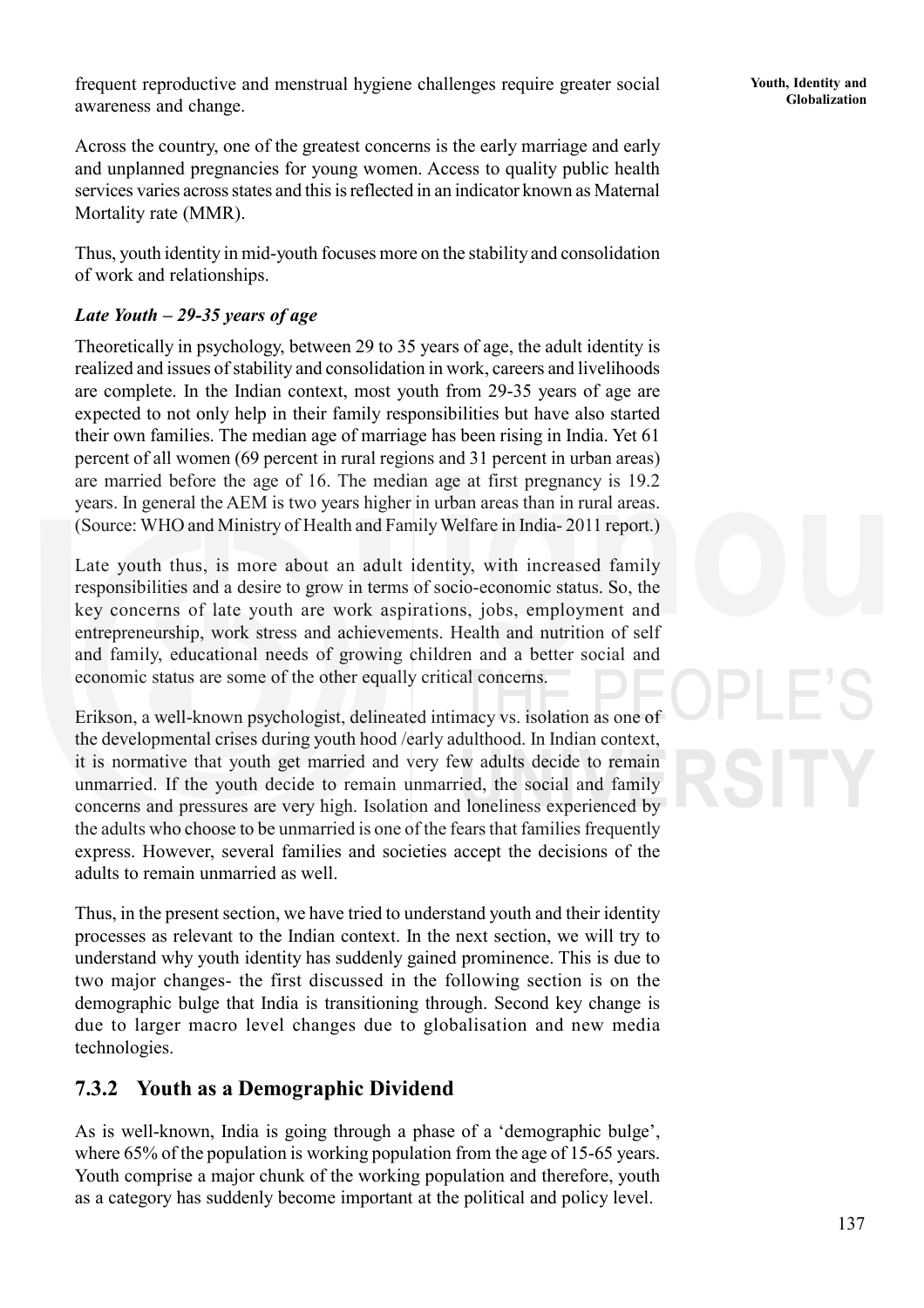Gender and Identity **As the National Youth Policy of 2014 states**, 'Youth in the age group of 15-29 years comprise 27.5% of the population. At present, about 34% of India's Gross National Income (GNI) is contributed by the youth, aged 15-29 years. However, there exists a huge potential to increase the contribution of this class of the nation's citizenry by increasing their labour force participation and their productivity. (National Youth Policy, 2014, http://www.rgniyd.gov.in/sites/ default/files/pdfs/scheme/nyp\_2014.pdf )

> The population of India will peak around 2030 and then would become a rapidly ageing population. It is important to note that different States are passing through a different transition and some States such as Kerala might be peaking earlier than other states.

> Demographic bulge provides the country an opportunity to utilize the energy and the drive of the youth and accelerate the economic activity. For accelerating the economic activity in India , there is a need to provide opportunities for high quality education, adequate and appropriate jobs and opportunities for entrepreneurship. This productive population also needs to be healthy, without frequent infections and experience a sense of well-being. Thus, time is of essence, in creating these enabling condition and systems such that the youth population, realising its potential and a healthy and a productive society, takes India forward to the next century.

> In sub-section 7.3.1, we categorized youth into three age wise groups. It is important to note that the needs and concerns of the three groups are different. Hence, different interventions need to be planned for them if we want the youth to become a real dividend for the nation. Some of these are presented in the Table below:

| <b>Youth Category</b>                              | <b>Key Intervention Points-Issues and Concerns</b>                                                                                                                                                                                                                                      |
|----------------------------------------------------|-----------------------------------------------------------------------------------------------------------------------------------------------------------------------------------------------------------------------------------------------------------------------------------------|
| Early Youth-Adolescence<br>$(15-19 \text{ years})$ | Career exploration, reduction in drop outs and<br>completion of school education, vocational<br>education, reproductive and sexual health<br>education, life skills education                                                                                                           |
| Mid Youth (20-28 years)                            | Completion of higher education, career guidance,<br>employability, intervention to increase workforce<br>participation of women, interventions to increase<br>safety of women in public and workspaces,<br>effective planned migration, mobility and<br>enterprise development programs |
| Late Youth (29-35 years)                           | Efficient public health service delivery, effective<br>child care services in work places, efficient public<br>education services                                                                                                                                                       |

**Table 7aT: Key Intervention Points in Different Youth Phases**

### **Self Assessment Questions I**

State whether the following are True (T) or False (F):

1) The key task of development in adolescence according to Erikson is the 'achievement of Identity'.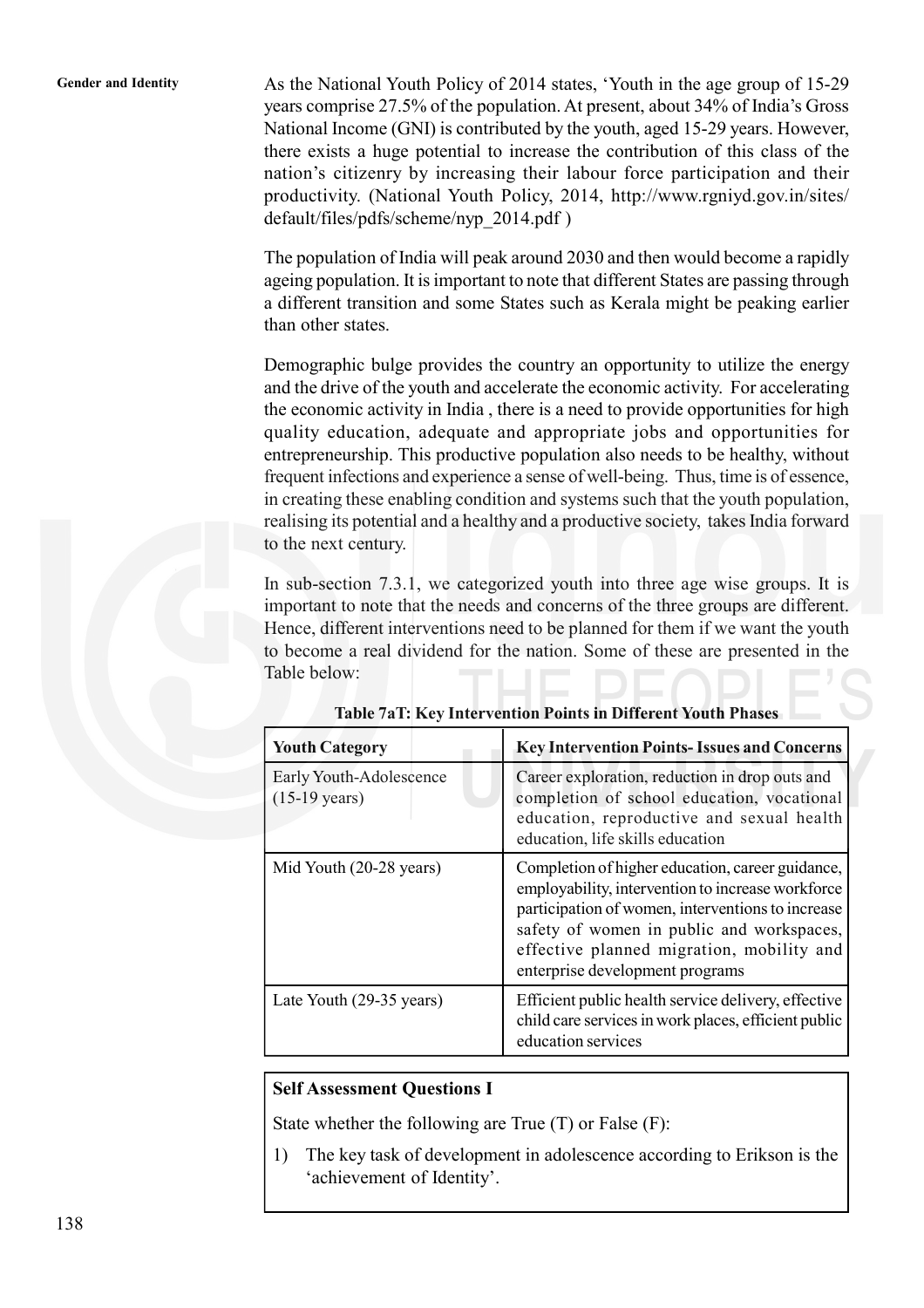- 2) The youth power is concerned with 'production and reproduction' of **Clobalization** society, as well as the 'transformation' of society.
- 3) The general public links education to employment.
- 4) Adolescence stage is characterized by intimacy vs. isolation as one of the developmental crises.
- 5) Early marriages are not a concern in the youth.

### **7.4 INFLUENCE OF GLOBALIZATION ON YOUTH IDENTITY**

In the last 30-40 years, the world has become increasingly 'globalised'. So, what is globalization? Globalization involves a multidirectional flow of people, goods and ideas (Appadurai, 2000; Hermans & Kempen, 1998). It is different from colonialism. What was colonialism in the Indian context? It was the one directional entry of a foreign business and commerce company (the British East India Company) and their business and political relationships with various small and large kingdoms and fiefdoms in India. Over the period of 100-150 years, the company increasingly became powerful in all its relationships and became wealthier enough to extend loans and receive revenues through agreements from the small kingdoms and fiefdoms in the Indian sub-continent. History tells us that, there was no unifying strong kingdom that could arrest the political and economic influence of the British East India Company. This fragmentation of political power and competing economic and political interests of the small regional kingdoms helped the British, to completely destroy Indian textile and handloom industry, which was then subsequently protested/ reflected in the burning of the foreign cloth during the freedom struggle. Indians united in 1857 and the first war of independence in 1857 created a severe crisis and human loss. The British East India Company could not justify the violent response to the so called 'mutiny'. The powerful company ceded its control over kingdoms within India to the British government and the Queen was declared the sovereign of India in 1876. However, colonialism was a unidirectional movement of economic activity that is, Indian companies could not engage with the British government with the same capacity. The East India Company exploited the natural and economic resources of India purely for its commercial benefit.

Globalization in contrast to colonization as defined in the beginning of the section involves multidirectional flow of good (economic activity), people (migration and mobility of workforce) and ideas; it means that people from any part of the world can engage in business activities in any other part of the world on mutual agreement and subject to the compliance of the relevant trade and commerce policies. Thus, potentially, globalization provides a level playing field for trade and commercial activities. It means that Indian companies can trade and bid for business contracts anywhere. Countries all across the world seek and invite foreign investments. This is one of the most positive aspects of globalization and has allowed countries such as Korea, China, Indonesia and Malaysia to grow in trade and receive economic benefit. However, the political implications of this have been an intense tug of war between countries that need to 'protect' their jobs and industrial economic activity and countries that seek to increase their trade footprint in other countries. Countries such as India have benefitted from opening its economy to globalization.

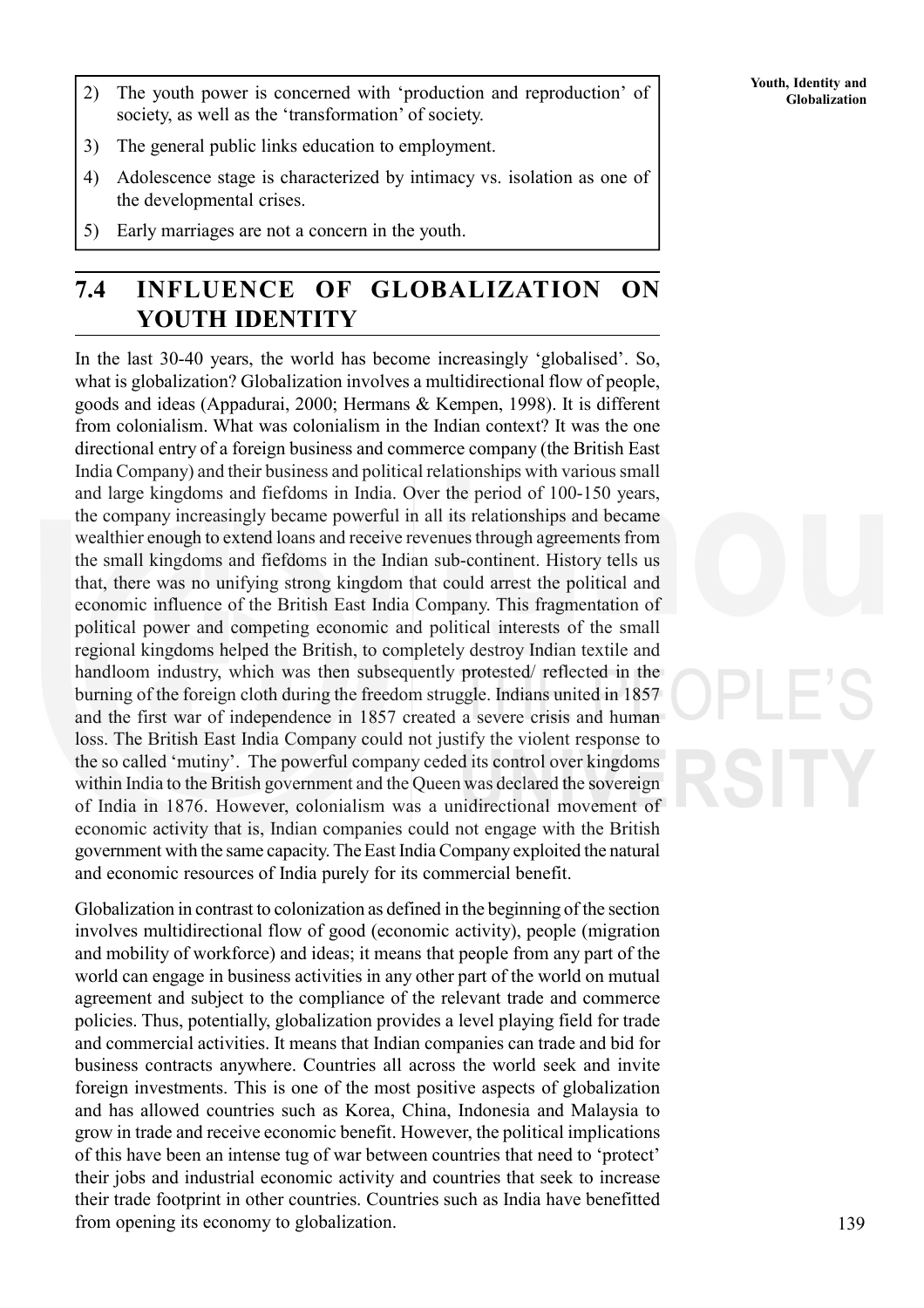Gender and Identity **On the surface of it, globalization is a gigantic shift in trade, business and** economic activity, a deeper look suggests that globalization fundamentally transforms the relationship between the places we inhabit, our cultural practices, experiences and identities and our relationships with people, places and activities (Tomlinson, 1999). At one level, Globalization appears as primarily economic and business phenomenon and at another level, globalization is a cultural, sociological phenomenon. Globalization changes the way people look at themselves, it changes their language, their dress, their diet/cuisine and how they would like to enjoy themselves. Globalization fundamentally changes our meaning making. Thus, globalization deeply affects the youth identity. We move towards world culture or the world as a melting pot of the cultures. The youth identify themselves with a world identity and are able to connect to events and experiences outside their countries. This is both positive as well as a challenging development for the society, culture as well as the developing youth identity. Let us now look at different aspects of youth identity and globalization in the following discussion.

### **7.4.1 Globalization, Technology and Youth**

On a positive note, technology driven media and globalization are twins. Technology facilitates globalization. The new media and technology bring information about events and situations in multiple formats - through videos, social media, online internet and mobile technology and this has critical impact on youth identity. As the youth look at these experiences in multimedia, they feel closer to the other youth and the causes other youth espouse, thus, their political and social identities are affected. The access of technology has fundamentally transformed awareness about education opportunities, the possibilities of change and the multitude of careers available. Secondly, it is undeniable that new technology is driven by profit and that is true regardless of some exceptional instances like open source software etc. So, it provides an opportunity to the youth to leverage their global identities and take their entrepreneurship ideas across the world. It also provides an opportunity for the talented workforce to be mobile and find opportunities elsewhere in the world through their digital skills. The examples of Flipkart and Naukri.com are pertinent here. The youth thus, are able to forge a global, more aware identity across national and cultural boundaries.

On the other hand, the youth who do not have access to technology are left behind. Technology itself is neutral, but those who are able to use it, can present their perspective and many other perspectives as compared to those who are less digitally savvy. Secondly, the time required to process and deliberate on a view point or perspective is shortened, so impulsive views get fixed.

### **7.4.2 Globalization, Youth and Changing Work Patterns**

As part of globalization process, patterns of education have changed. Distance Education, Online education through video and audio formats and increased exposure to information and knowledge about a variety of domains has transformed the possibilities of life-long learning. Exposure to regions and contexts outside the known and the familiar, knowledge and fluency in one or more languages and readiness to travel emerge as some of the key factors affecting both education and employment. This is positive development in the sense that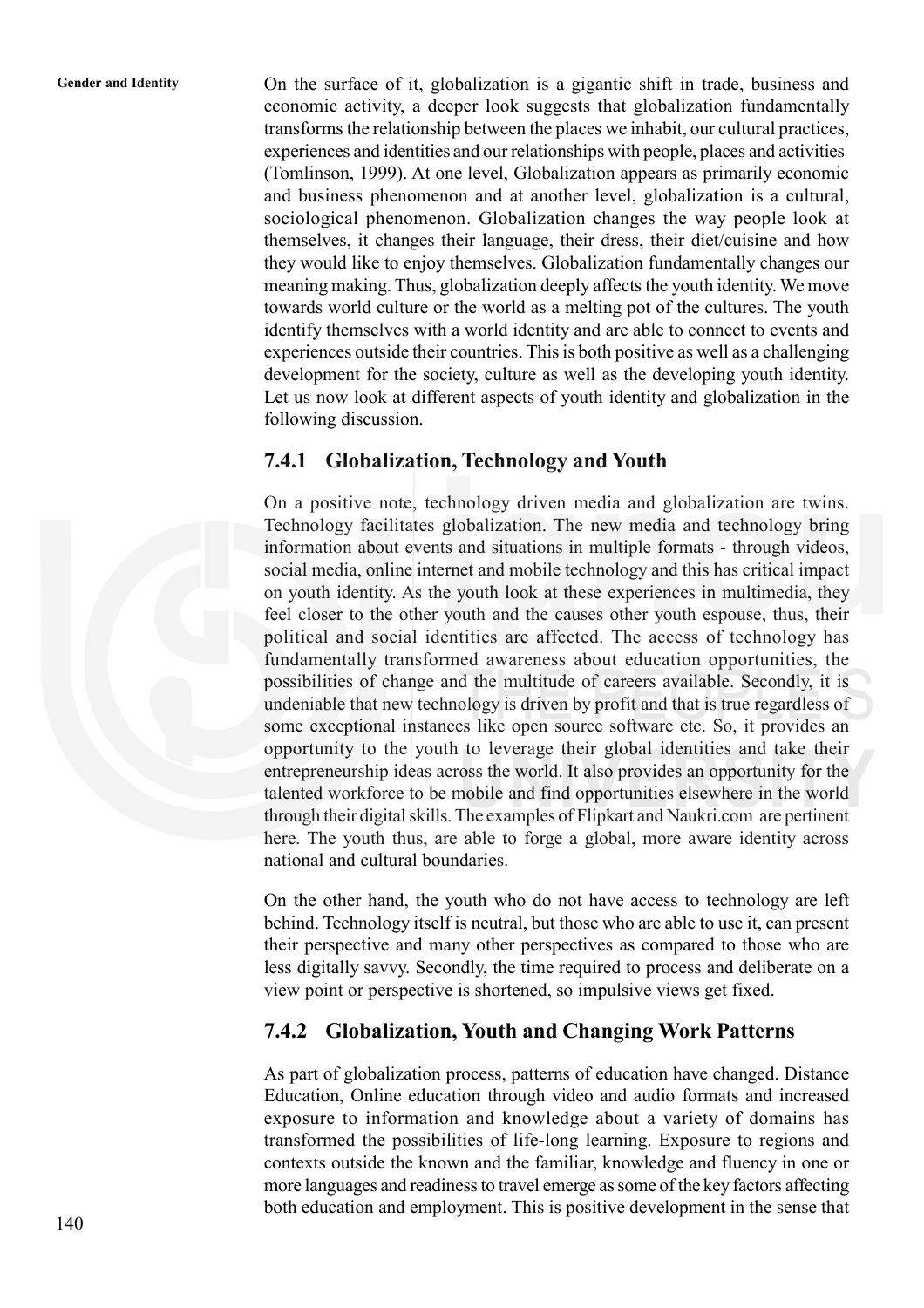youth is not constrained by their physical location for learning. Even during work life, one can continue to learn new subjects or topics of interest. On the other hand, the connection and the respect for a teacher, who is present to guide the student and solve doubts as they arise is lacking here.

Secondly, work patterns have also changed in the globalized world. In comparison to the past, when it was normative to secure a job and continue with it, young people in the changing society change their jobs faster; this is especially true of some sectors such as the IT sector, where people work in international teams, according to different time shifts and can also work on flexible time schedules. Thus, the earlier pattern of a fixed time work schedule, a fixed tenure of work and a consistent pattern of work has changed. On the positive side, this has meant an international exposure and new knowledge. It also means faster career growth. But on the other hand, the youth work identity is very fragile and the youth become very insecure as their jobs are never secure, their work becomes obsolete faster. Increasing international exposure creates a higher sense of aspiration. The youth also find it challenging to appreciate and respect the work of the earlier generation.

These changes have consequently meant changes in family and social interactions as well. The earlier family and social interactions were more leisurely, hierarchical and had fixity in them. They are changing now, as the youth may feel that the elder do not know how to navigate through the new world.

### **7.4.3 Globalization, Youth and Changing Culture**

As technology is ushering in changes in our awareness about the world, it consequently brings in changes in how we view ourselves. With exposure to different cultures, foods, cuisines, dresses, music, dance and art, the social norms of what is acceptable and what is not; what is desirable and what is not; what is fashionable and what is not have become clearly marked. Thus, the youth subculture which always was a part of youth identity in pre-globalisation period can now in the globalisation era be dramatically different from the local culture. The inter-generational gaps are wider as the parents and other elders have no preceding script or norms to depend on. As the new technologies are completely different, the earlier generation cohort may depend on the youth to learn and thus, the earlier mechanisms of culture transfer from the earlier generation to the new are equalised and made bi-directional. It is indeed well-recognised by psychologists and social scientists that not only is socialisation lifelong, but is also bi-directional. Children socialise parents into a parenthood, just as parents socialise children within families.

This bi-directionality is further emphasised in youth identity and the results are a complexity in changing local culture, with some aspects of culture changing faster and some remaining unchanged/resistant to change. Some sociological thinkers have called it a 'mutable self' – a self that seems to be different in different contexts. This has both positive and negative implications. On the positive side, it implies flexibility and adaptation to the rapidly changing scenario. On the negative side, it implies a fragmented self and perhaps an increased alienation. For example, people frequently have a deceptive digital persona and are quite different in non-digital 'real' life. Many youth may not share or communicate with their families or households about their experiences or

**Youth, Identity and Globalization**

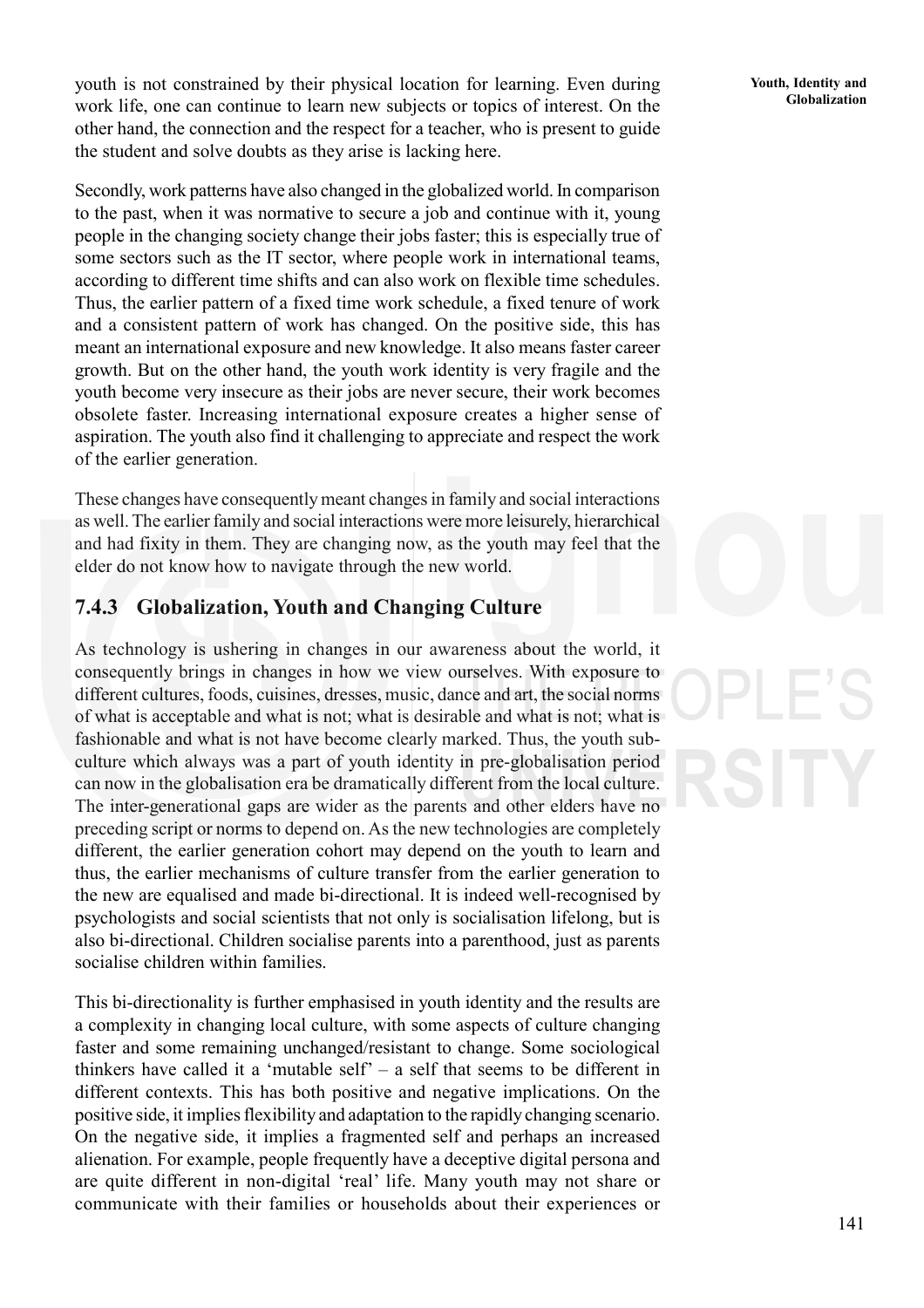**Gender and Identity** interactions on the digital platforms. Thus, they on one hand, might think that their families are 'old fashioned' and they, themselves are 'modern', thus creating a distance between them and their families. Their families might feel left out and less confident of the whole situation. On the other hand, by not sharing information, the person is unable to secure the protection, comfort and wise advise that comes from families, as they have known the person from before. This situation creates a fragmented alienated self. Sometimes, young people, get engrossed and addicted to the available games and activities on online and mobile platforms. They are then unable to fully participate in their personal, family and social lives. Again, an alienated self and identity is experienced, when new words, new practices and ways of thinking and doing things, enter into the non-digital 'real' – the young person who does not have access to that digital experience, due to poverty or rural location etc. Thus, the young person feels left out.

### **7.4.4 Globalization, Gender Identity and Youth**

As we had discussed in Unit 6, gender is a social construction and as the society itself changes rapidly due to globalization, our understanding of gender identity also changes rapidly. This creates its own set of challenges and opportunities.

In the last sub-section 7.4.3, we discussed both the challenges and opportunities that globalization offers in transforming cultures and societies and thereby, altering the dynamics of social power and gender roles.

It can be noted here that gender is a lifelong socialization, where youth identity is a specific location in the life span, that defines and determines the trajectory of our individual, interpersonal and social life in adulthood. Thus, we need to understand and appreciate that globalization affects our gender stereotypes, aspirations, work and family relationships in a fundamental way as a new globalized generation takes charge in these turbulent but fascinating times. Young men, women as well as transpeople take charge of a connected world, where, earlier templates are rapidly modified with few precedents. Thus, we see that all the structures of stability in the earlier societies – religion, governance/politics and culture are put to test.

We view three strong interlinked social phenomena which are fundamentally changing and transforming our understanding of what it means to be born a man or a woman and what it means to be a young man or a woman in these rapidly changing times.

The first and obvious change in gender identity in globalization is the change in the power relations as they move away from traditional locations to multiple locations. For example, if information is power, the traditional locations of power was in urban areas, but with globalization, rural areas would also have access to information through new media and the internet. Thus, even if, the girl or woman is 'not allowed' to go out of the house in the village, or go to the Panchayat or block/district office to get any information relevant to her, she can still access it, through her mobile phone. She is not dependent on anybody to access the information as compared to when she has to physically travel to the urban area or the block or district office. The opportunity here to the young girl or woman as a young mother or a young pregnant woman, or a young girl student is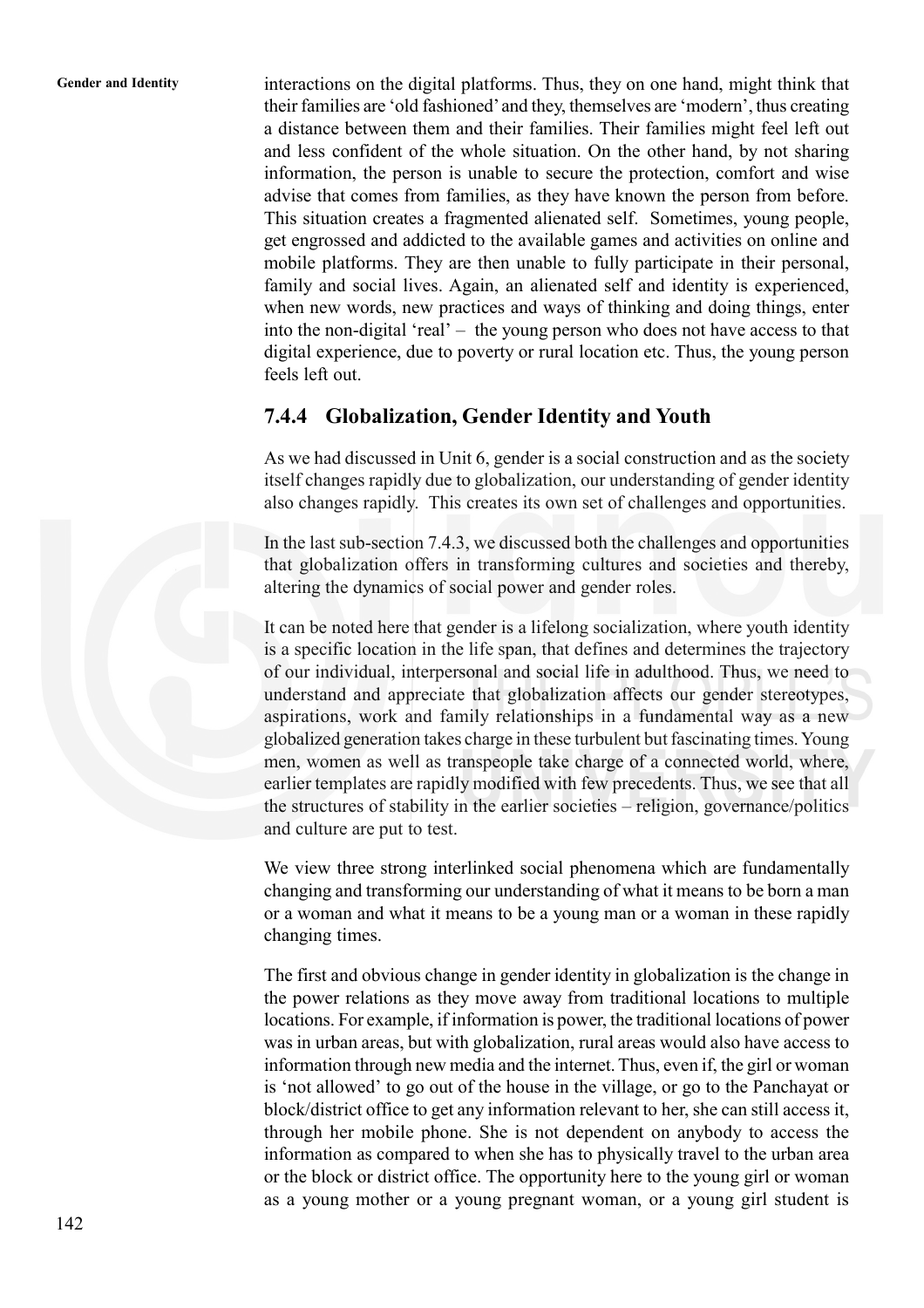immense. Now, as she has new information, two challenges arise- one, the society around her must respond to this change and the dynamic of its resistance to this change in power relation vis a vis its acceptance will determine the future of the societies. For example, in many traditional societies, the elders do not give access to mobile phones to young girls/women, because, they do not know, how to address this change in power.

The second challenge that arises is the authenticity of the information and the appropriateness of it, based on age and/or context. This challenge is more serious, and many researches are being done in psychology regarding this. For example, the internet and the content may not be appropriate for children and they may inadvertently or sometimes, knowingly/forced to watch. Or, the internet may provide false or unvalidated information. How societies respond to these changes in power relations overall and in the specific context of gender would be crucial in determining how not only societies, but how technology evolves over time.

Thirdly, societies with fixed and stable gender socialization norms are ingressed with confronting and critical information from other societies and cultures. For example, societies in Afghanistan who strictly believe in the socialization of girls and women in veils are confronted with visuals, stories and examples of women and girls, who live and work in the world, without veils. Now, these societies must find ways and means of understanding and reconciling this 'dissonance'. On the other hand, women in veils are frowned as 'backward and regressive' in western societies; thus, western societies must address the stereotypes about modernity and backwardness within their societies as well.

We have noted that globalization brings rapid and multidirectional changes in our societies- in our cultural, economic and political lives. Gender socialization and identity is also affected in economic terms. For example, access to finance and markets is not in control of the traditional structures and thus, women and girls can work or drive businesses in flexible work patterns. Because of the multi-linear flow of capital, goods, information and people, women and girls have more opportunities for travel for education and work and thus, by consequence, the workplaces and education spaces must become more gender friendly. Women led businesses are not dependent on traditional sources of capital through banks or money-lenders. From crowd-funding to doing business through mobile apps, the traditional means of having access to finance and markets have also changed.

Women leadership is an important aspect, where the traditional stereotypes may not hold or will be critically confronted in all societies. For example, it is traditionally held that women cannot do certain types of jobs - say in finance or in media. Due to the influx of new ideas, talent and capital, these gender stereotypes are brought to question. And societies are forced to confront the dissonances within. For example, traditionally, there was and still continues to be a gap in the pay offered to men and women for similar kinds of job profiles. Now this is being critically confronted in this era of globalization.

As the gender stereotypes and discrimination are being questioned, the girls and women growing up today are quite different in their self-awareness and expression from a generational cohort 20 years before. So, what has not changed in the face of globalization, what identity expressions remain same or similar?

**Youth, Identity and Globalization**

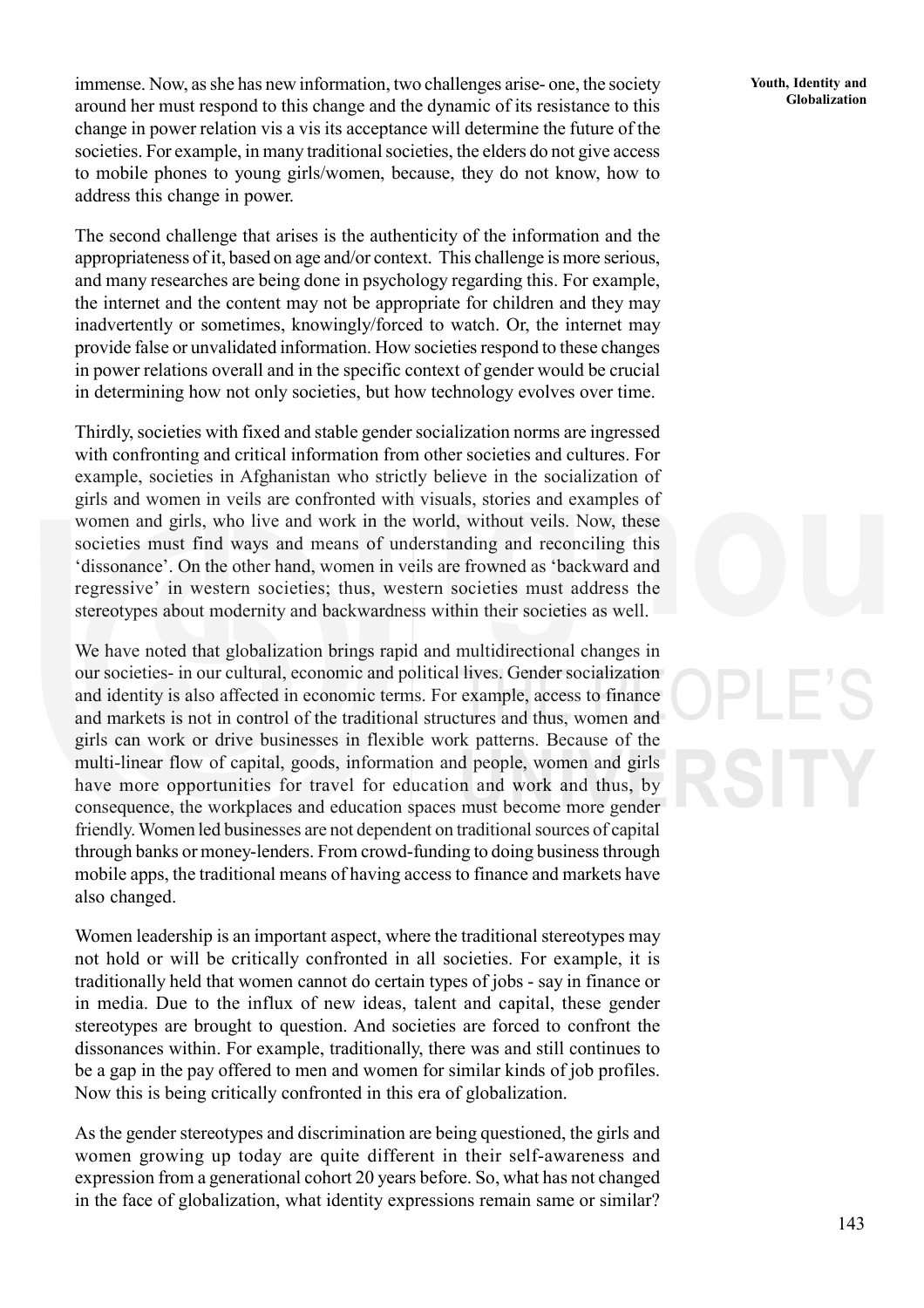**Gender and Identity** The human-focused or relationship- focused aspects of identity seem to endure or become more important. Relationships and human engagements in workplaces and in social and family life remain as critically important as they were earlier. In fact, in these times, friendships and peer relationships across cultures and other contexts, make empathy, respect and sensitivity – all emotions traditionally ascribed to femininity become important life skills for all.

> Globalization and gender identity also includes changes in gender stereotyping, discrimination, social power, lifestyles and the idea of inclusion for all the colors of the rainbow (the transgender). As globalization forces us to confront the deeply embedded stereotypes associated with transpeople and the discrimination experienced by them, the societies must address all forms of gender identity and promote healthy sexuality. Traditional societies perceive this as a major challenge, because even as the transpeople existed and were sometimes celebrated in myths and stories, in reality they lived in the margins and seldom in the mainstream of the societies. The trans-people were invisible to the mainstream. With globalization and the churning of societies, the transpeople experience the challenges and opportunities that increased visibility and connectivity bring. Societies must confront their belief systems and take a stand on ending violence and silencing of gender identities, which are not hetero-normative. Globalization bring opportunities of alliances and inclusion of all gender identities, even as the trans-people face the challenges of violence and discrimination that higher visibility may bring in some cases. For example, the recent supreme court judgment on the section 370 brought the subject in great discussion and debate, where the society was confronted with the concerns of the LGBTQI people and resolve the same by reviewing the archaic victorian law. This greater visibility also helped the trans-people to build alliances and secure sensitive responses from the society.

### **Self Assessment Questions II**

| 1) | What is globalizaton?                                                                                    |
|----|----------------------------------------------------------------------------------------------------------|
|    |                                                                                                          |
|    |                                                                                                          |
|    |                                                                                                          |
| 2) | What is the major way in which globalization has affected changes in<br>gender identity?                 |
|    |                                                                                                          |
|    |                                                                                                          |
|    |                                                                                                          |
| 3) | Globalization bring opportunities of alliances and inclusion of all gender<br>identities – True or False |
|    |                                                                                                          |
|    |                                                                                                          |
|    |                                                                                                          |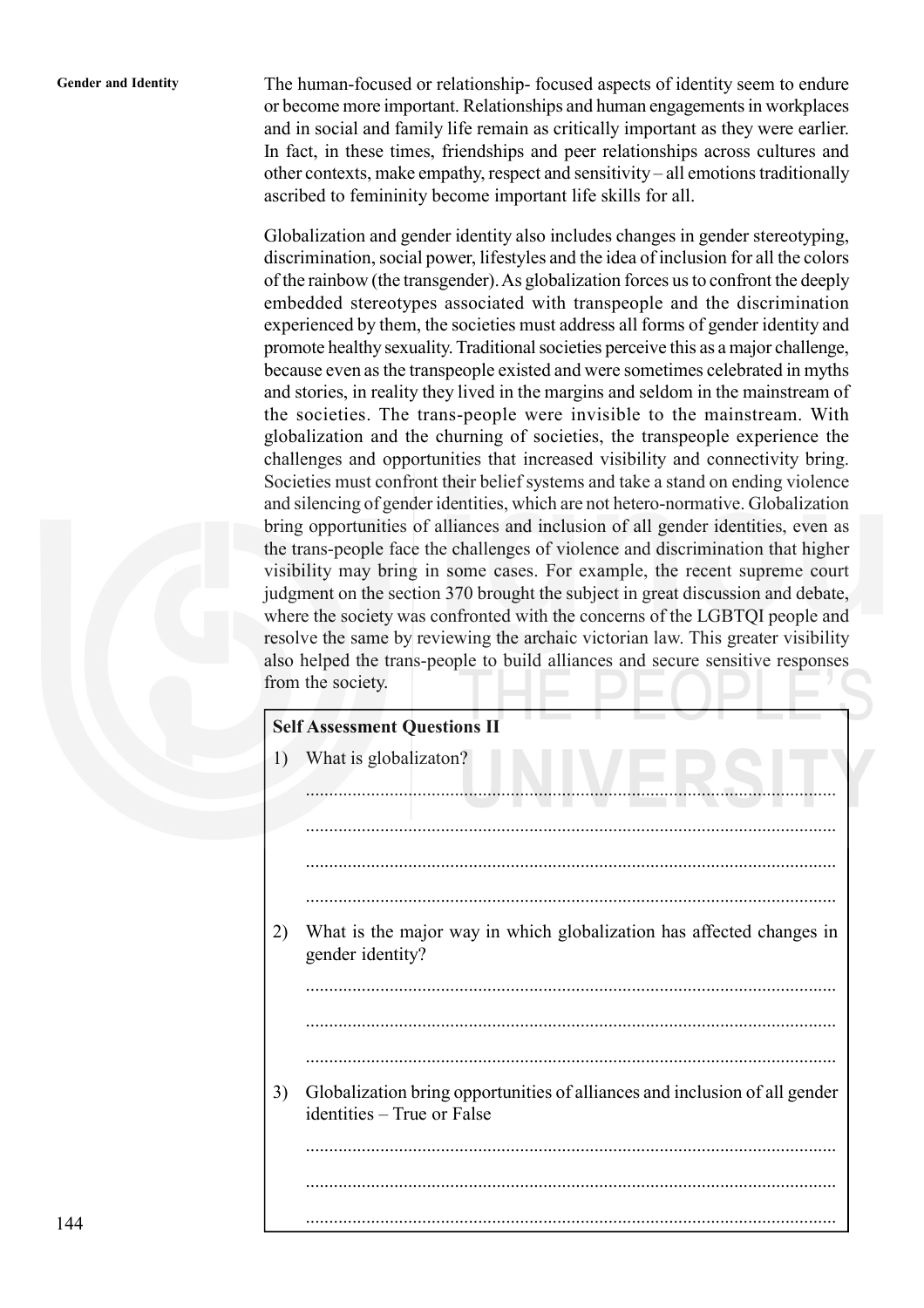# **Youth, Identity and 7.5 LET US SUM UP Globalization**

In this Unit, we focused on the influence of globalization on the youth. Different stages of youth were described with their corresponding issues and concerns. The complexities in the interaction between the social (globalization) and individual (youthhood) transformation make for exciting as well as uncertain times. Impact of globalization was discussed in the context of technology, changing work patterns and culture. Further, we also have looked at gender and youth identities in the era of globalization. Youth as a demographic dividend, have the opportunity to shape not only their individual and family lives, but also shape the future of the societies through their decisions and active commitment.

Finally, as we discussed gender we discussed very briefly how accepting transpeople or people, who experience sexuality 'differently' from the norm is part of healthy sexuality with us and in our interpersonal and social lives.

### **7.6 KEY WORDS**

| Youth                | : is a transition period between childhood and adulthood.                                                                                      |
|----------------------|------------------------------------------------------------------------------------------------------------------------------------------------|
| <b>Identity</b>      | : Refers to a sense of self achieved by the adolescents<br>by questioning the given values, norms, rules and<br>situations in and around them. |
| <b>Globalization</b> | involves a multidirectional flow of people (migration<br>and mobility of workforce), goods (economic activity)<br>and ideas.                   |

### **7.7 ANSWERS TO SELF ASSESSMENT QUESTIONS**

### **Self Assessment Questions I**

Answers: 1) T; 2) T; 3) T; 4) F; 5) F

### **Self Assessment Questions II**

- 1) Globalization means that people from any part of the world can engage in business activities in any other part of the world on mutual agreement and subject to the compliance of the relevant trade and commerce policies.
- 2) The major impact of globalization on gender identity is the change in the power relations as they move away from traditional locations to multiple locations.
- 3) True

### **7.8 UNIT END QUESTIONS**

1) Reflect on the learning module and write a 1000 word essay on issues and concerns relating to youth identity in your region (you may interview a few youth to supplement your answer).